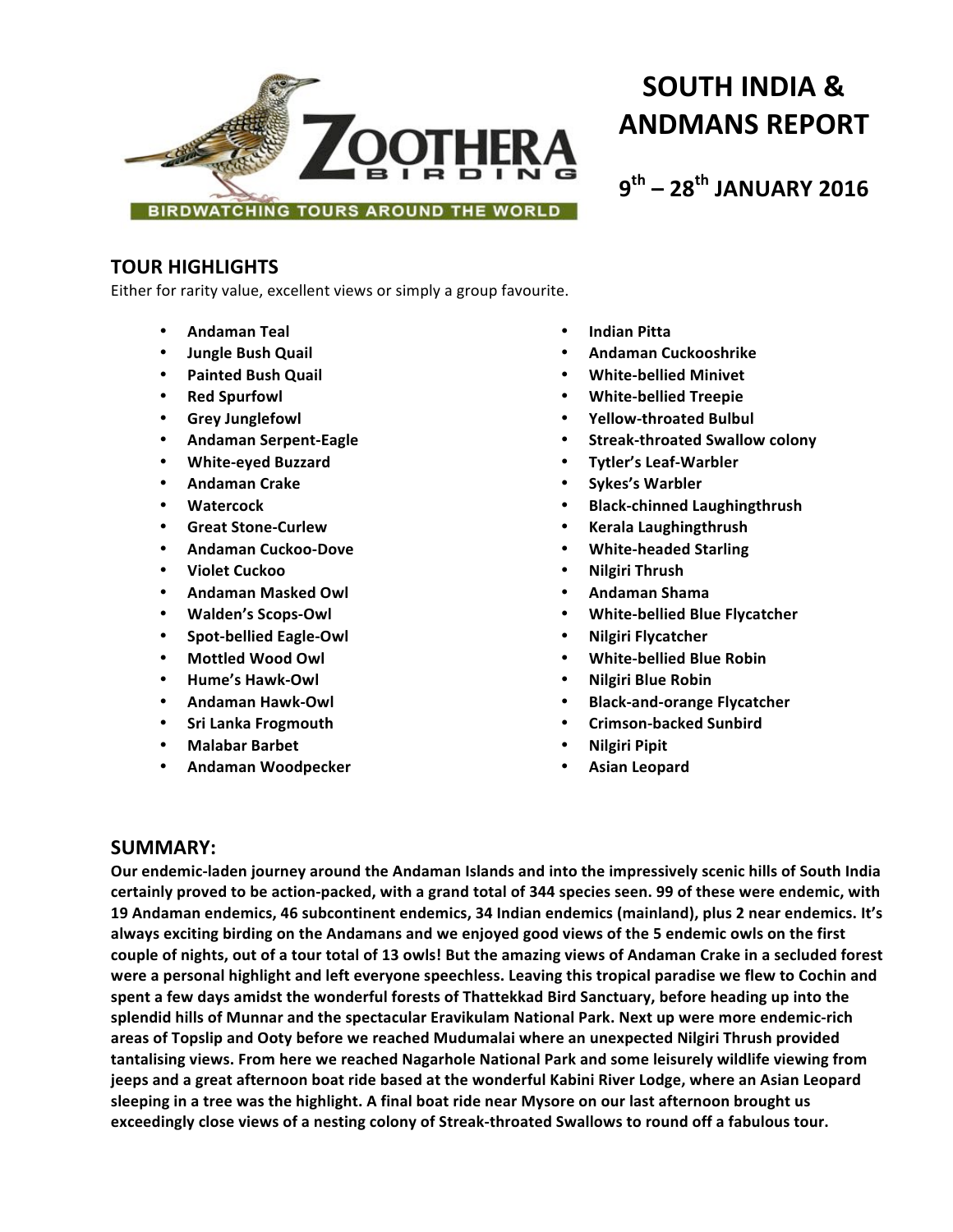# **Days 1 - 2 Saturday 9th to Sunday 10th January**

Following an overnight flight via Dubai we arrived at Chennai around 8.15am and made our way to the delightful Hotel Pride. After meeting up with Pete & Margaret from Australia we had a little siesta followed by lunch before heading to Vedanthangal Bird Sanctuary, a little over 2 hours drive away. Arriving at 4pm we walked along the bund, shaded from the sun by large trees and thoroughly enjoyed our time watching the activity at the largest breeding rookery I've ever seen in Asia...! I mean there were 1000's of birds nesting on the bushes out in the lake and they are not too far away to get a sensory overload of sound and smell..! The majority of species are made up of **Painted Storks** and **Asian Openbills**, with slightly lesser numbers of **Blackcrowned Night-Herons**, **Black-headed Ibis**, **Eurasian Spoonbills**, **Great**, **Little** and **Indian Cormorants**, whilst flocks of Glossy Ibis continually flew over. Masses of locals were also visiting today but it didn't hamper our short birding session and we also pulled out Striated Heron, a few Oriental Darters, Indian Golden Oriole, **Common Hawk Cuckoo** at close range, **Southern Coucal, Asian Koel**, a pair of White-throated Kingfishers positively glowing in the late afternoon sunshine, our first **Yellow-billed Babblers** and a nice close perched **Shikra**. In the rice fields were lots of Indian Pond-herons, as well as Grey Francolin, Indian Spot-billed Duck, **Indian Roller**, **White-browed Wagtail**, **Wood Sandpipers**, **Red-wattled Lapwings** and **Blue-tailed Bee-eaters**. Returning to the coach an Oriental Magpie Robin, Indian Robin and an unobtrusive Blyth's Reed Warbler were seen. And that was our day so we returned to the hotel and enjoyed a delicious hot buffet dinner.

## **Day 3 Monday 11th January**

After a long night's sleep we enjoyed a decent breakfast before driving to the airport for our 12.05pm flight to Port Blair in the Andaman Islands. It took just over two hours and upon arrival we found the permit formalities to be a relatively quick affair and we soon had our luggage and met up with our excellent local guide, Vikram. A short drive took us to our hotel in the town and we quickly unpacked and got our birding gear together before driving to Chidiyatapu Forest. Along the way we stopped along the coast to scope **Pacific Golden Plover**, both Greater and Lesser Sandplovers, Pacific Reef Heron and Collared Kingfisher. A flock of Andaman Drongos was our first endemic tick, quickly followed by several **Andaman Treepies** accompanying them. There was lots of activity and we followed this flock along the road, seeing Common Emerald Dove, Asian Brown Flycatcher, Red-breasted Parakeet, a few flyover Common Hill-Mynas, brief Andaman Woodpecker, and eventually a couple of us got on Andaman Cuckoo-**Dove**, possibly the hardest endemic to find. An **Andaman Coucal** also tried to get itself run over by one of our vehicles, and needless to say it didn't hang around for good views!



As the light began to fade we drove further, stopping to look at a **Stork-billed Kingfisher** perched above the road and some Glossy Swiftlets flying over, before continuing on to the Andaman Nightjar site. At dusk one began calling inside the forest and we got really excited, but only Stephen caught a glimpse of it before it disappeared for good, although a Greater **Racket-tailed Drongo** was quite spectacular as it flew over our heads. A very frustrating experience but we soon put this to the back of our minds as a **Hume's** Hawk Owl began calling but it wasn't responsive at all. However, a calling **Walden's Scops-Owl** was a lot closer and we managed to track it down after a lengthy battle thanks to Vikram's expert spotting!

Well it was right over our heads and only about 10 feet away – but what a cracker! Whether you split this from Oriental Scops-Owl or not, to get such brilliant close views is a real privilege. So we drove a little further and my driver then spotted a **Hume's Hawk-Owl** perched on telegraph wires beside the road and we had cracking views of two birds in the spotlight. Wow! Further on it didn't take long to find an **Andaman Hawk-Owl**, and although it was a little shyer than his cousin we enjoyed repeated views of it perched in nearby trees as well as flying around us on several occasions. So we were very happy with this and returned to the hotel for dinner, but we couldn't understand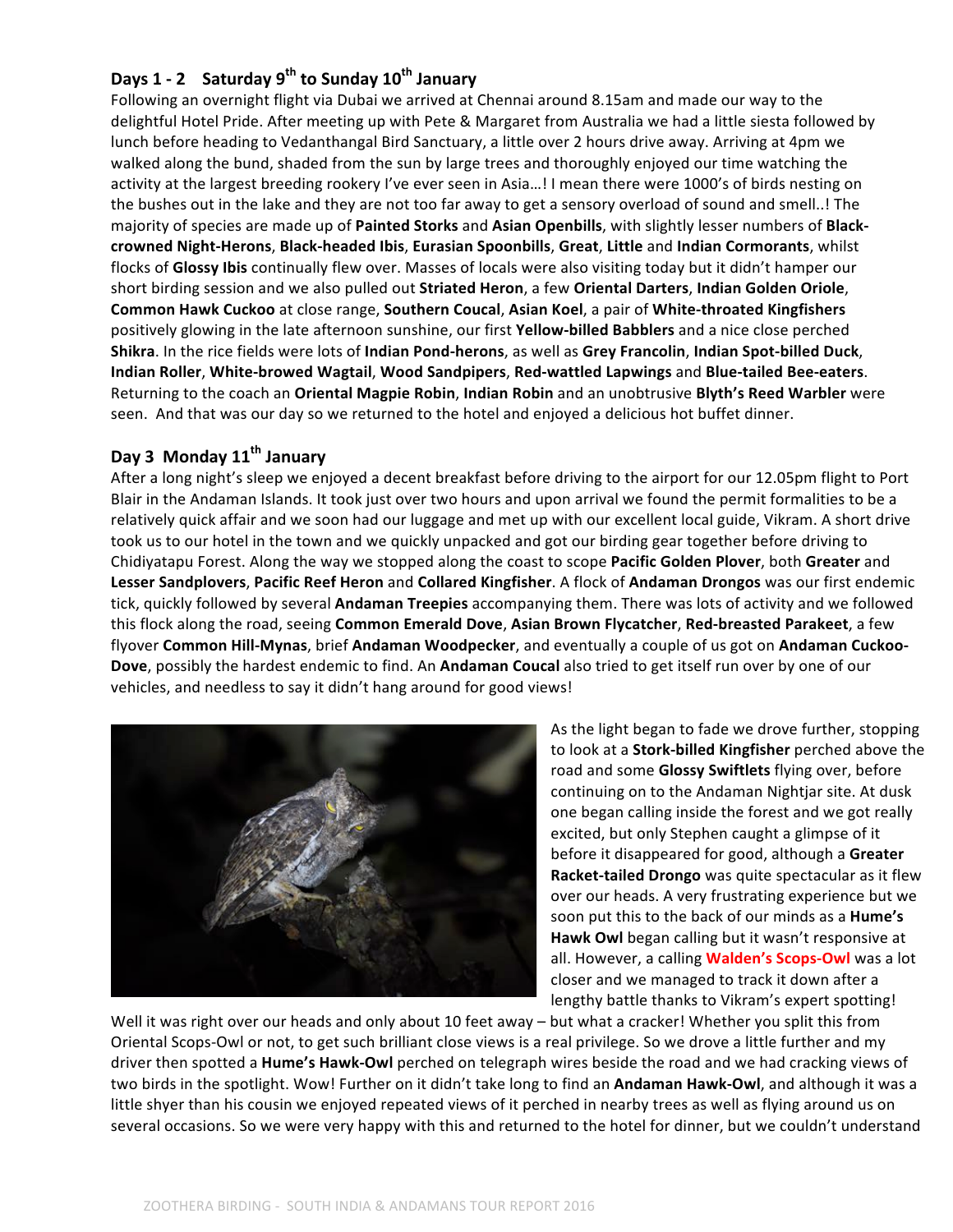why the restaurant of the hotel wouldn't serve us beer with our meal, when there was a bar just a few floors below…? 

## Day 4 Tuesday 12<sup>th</sup> January

Left the hotel at 5.30am and drove back to Chidiyatapu Forest, seeing **Pacific Golden Plover** and **Yellow Wagtail** along the way and followed the road for several kilometres. We had a great few hours with lots of bird activity, lovely light and a very pleasant temperature. More **Andaman Drongos** and Andaman Treepies were seen, although not as many as yesterday. Instead we enjoyed our first Andaman Flowerpeckers, followed by cracking views of a fine male **Andaman Woodpecker**, whilst nearby several Andaman **White-headed Starlings** were feeding close to



the road. The same spot also held Freckle-breasted Woodpecker, Black-naped Oriole, and an Andaman **Coucal**. A huge fruiting tree held lots of Green Imperial-Pigeons and as we watched them a few Andaman **Green-Pigeons** were seen. Further on the often tricky **Andaman Cuckoo-Dove** posed for a several minutes above the road and there was also several **Andaman Bulbuls**, another Freckle-breasted Woodpecker and more Andaman Flowerpeckers feeding in the same vicinity. And we followed this with superb views of a pair of Andaman Shama frolicking beside the road. Breakfast overlooking a patch of water was enlivened by a group of Chestnut-headed Bee-eaters, a female Andaman Woodpecker posing at the top of a dead tree and flyover **Changeable Hawk-Eagle** and **Brahminy Kite**. Other species seen this morning include a flock of **Brown-backed** Needletails, Glossy Swiftlet, Olive-backed Sunbird, Asian Brown Flycatcher, Asian Fairy Bluebird, Redbreasted, Long-tailed and Alexandrine Parakeets, Small and Scarlet Minivets, Brown Shrike, Oriental White**eye**, and several **Asian Glossy Starlings**.

Then we drove to a further patch of forest close to the coast and a short walk failed to produce any crakes, but having a splendid **Violet Cuckoo** teed up in the scope was ample compensation. In fact it gave walk-away views and we ended up at a very nice beach area where we enjoyed a nice cup of coffee before returning to the hotel for lunch.

After lunch at the hotel we returned to the same forest and just as soon as we got out of the cars a pair of **Black Bazas** were spotted circling overhead and soon after a pair of **Black-naped Monarchs** showed well. We walked along the road a short distance but things were predictably quiet so drove on to another patch of forest. We walked around a park area and toyed with several calling **Andaman Crakes** – or were they toying with us? Anyway, we never saw one and left at dusk but did see our first **Orange-headed Thrush** feeding out on the open. We drove on to the nightjar spot but only heard it again, but the day finished off on a high with an Andaman Scops-Owl posing in the spotlight at our first attempt. Nice!

## Day 5 Wednesday 13<sup>th</sup> January

We caught the 5am ferry to the other side of South Andaman Island and drove to a superb stretch of roadside forest where we literally spent the next four hours trying to find Andaman Crake. Well we certainly heard several, even got quite close to one or two, had one individual sneak up behind us allowing only myself and Vikram views, and tried and tried again at various spots along our walk. It was getting tedious to say the least and I'm pretty sure everyone had had enough and would have been glad to give up but just before 10am we gave it one last try and followed a narrow trail inside the forest. This time after a few bursts of tape a stunning vision of bright chestnut with black & white barring walked sedately into view - **ANDAMAN CRAKE**! What a relief and this bird casually began to feed right in front of us and I daren't raise my camera to take a photo, it was that close. It was on view for a couple of minutes before slowly making its way into denser vegetation and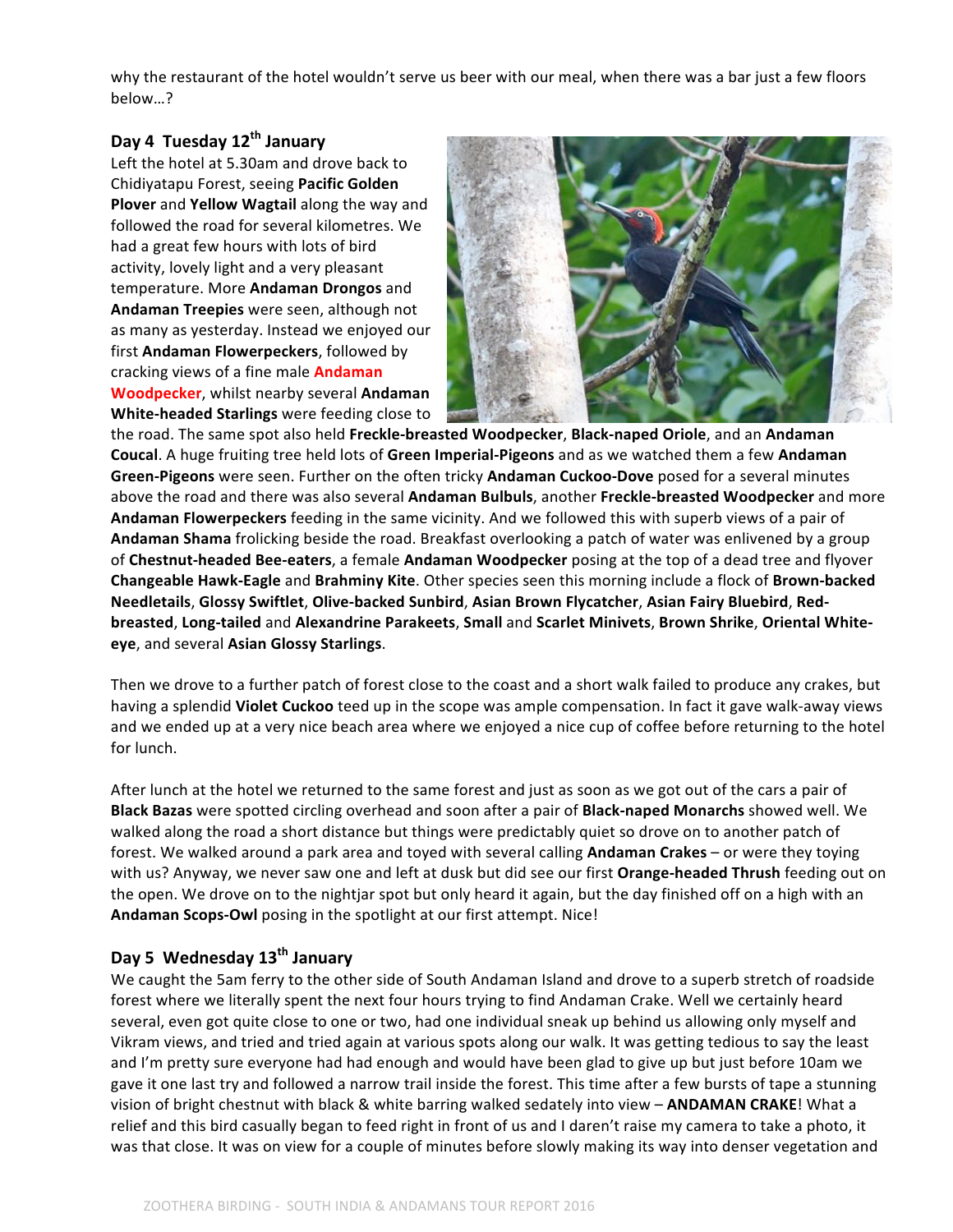onto my group's life lists. So with that done we drove further and walked through another patch of forest, getting nice looks at more **White-headed Starlings**, Andaman **Drongos** and plenty of common species, although Large Cuckooshrike was a new bird for the trip. We kept on looking for new birds to no avail and finished the morning session with a large mixed feeding flock that we scanned for Andaman Cuckooshrike without any joy.

After lunch we were picked up at 3pm and drove back to Chidiyatapu Forest and were not surprised to see how quiet it was. But



we walked a little along the road before staking out the nightjar and only hearing it call again. However, we finished the day off with a flourish when an **Andaman Masked Owl** flew right at us and landed just a couple of metres above our heads before flying off to a more reasonable perch to stare balefully at us. What a cracker and a great way to end a rather tough day's birding.

# **Day 6 Thursday 14th January**

Left at 5.30am and caught the ferry again, seeing Edible-nest Swiftlet, before heading to Mount Harriet in search of the missing endemics - but to no avail. In fact the forest was quiet with just a few Large **Cuckooshrikes**, **Black-naped Orioles** and some other common species, but nice looks at **Andaman Treepie** were much appreciated. So we drove to a different area, stopping along the way to scope the endemic *davisoni* local race of **Crested Serpent-Eagle** sat in a tree out in the rice fields. And then we spent the rest of the morning walking our socks off trying to find some feeding flocks but we were just plain out of luck, and frustratingly found several **Crested Serpent-Eagles** and not the endemic variety we wanted, along with numerous **Changeable Hawk-Eagles** and a **White-bellied Woodswallow**.

Driving back to Port Blair we stopped at a large pool and marshy area to scope a flock of **Andaman Teal** and found the area to be alive with birds. In pretty quick time we scored Grey-headed Swamphen, several Long**toed Stints**, **Marsh Sandpiper**, **Pacific Golden Plover**, **Slaty-breasted Rail**, **Black** and **Yellow Bitterns**, **Intermediate** and **Great Egrets**, **Watercock**, **Dusky**, **Black-browed** and **Oriental Reed Warblers**. A very brief Lanceolated Warbler, calling Pallas's Grasshopper Warbler and Ruddy-breasted Crake necessitate a return visit first thing tomorrow. Anyway we reached the hotel just after 3pm for a very late lunch and shortly after headed straight out for one last try of the nightjar. Along the way, and I still cant believe it, we finally found our Andaman Serpent-Eagle perched right over the road in Chidiyatapu Forest – a place we've visited numerous times already!

Anyway, the nightjar didn't show but did call at 5.30pm for a few minutes before going quiet as it has done the past 3 nights.

# Day 7 Friday 15<sup>th</sup> January

So we headed back to the marsh again this morning, stopping at a pool where a **Yellow Bittern** was scoped and a nice **Watercock** was seen feeding in a patch of grass at the water's edge. At the marsh we enjoyed cracking views of Ruddy-breasted Crake and Slaty-breasted Rail walking along the muddy edge of a pool, which also held several Grey-headed Swamphens, Pintail Snipe, Marsh Sandpiper, Common Kingfisher and Oriental **Reed Warbler**. Out on the mudflats Curlew Sandpiper, Temminck's Stint and Black-tailed Godwit were new trip ticks, whilst **Lesser Sandplover**, several **Long-toed Stints**, **Black-winged Stilt** and **Common Greenshank** were all nice to see again.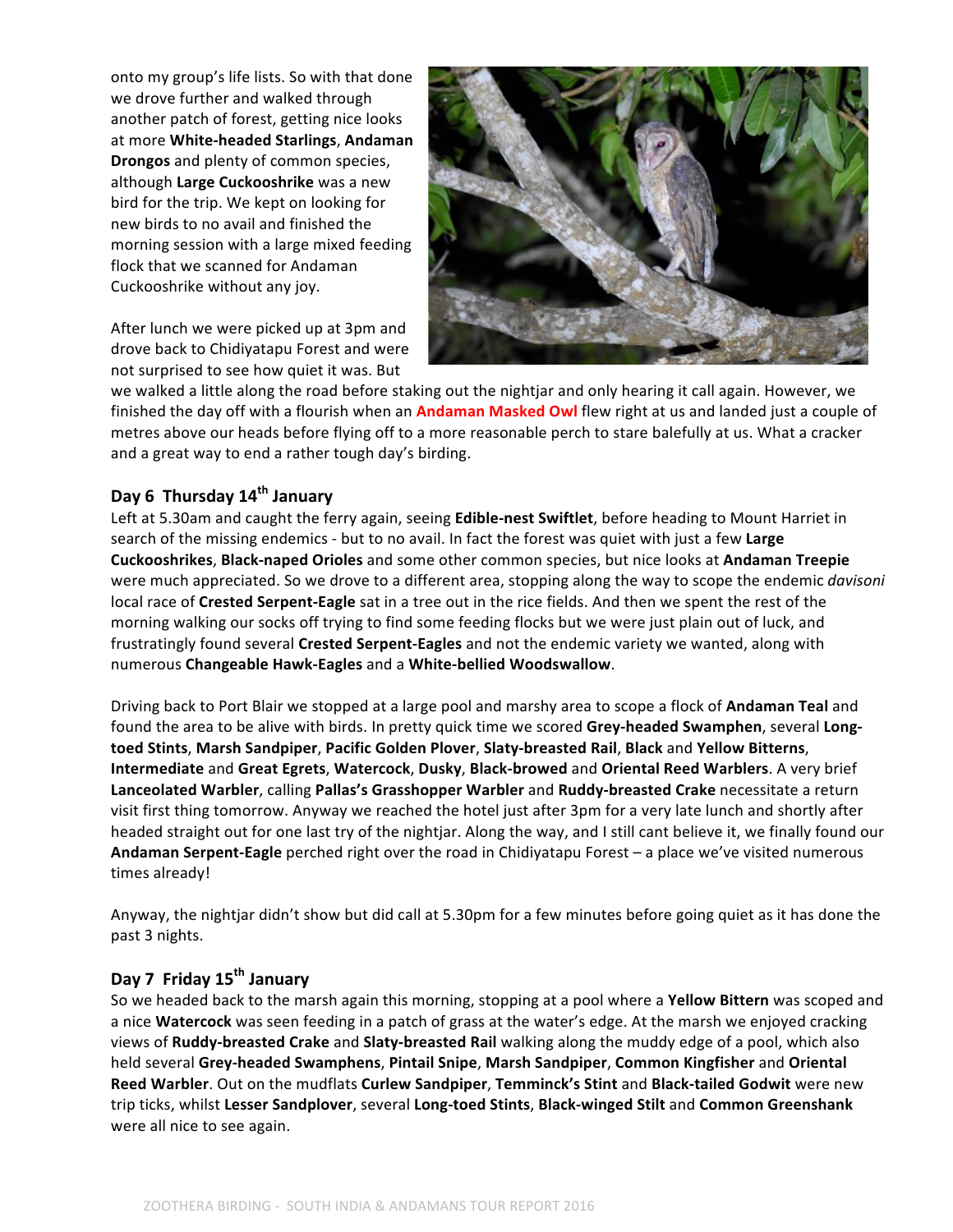From here were had one final bash at Chidiyatapu and as luck would have it an Andaman Cuckooshrike was finally spotted and everyone managed decent scope views before it disappeared. Phew, what a relief! So with just the woodpigeon left we had an hour to find it, but alas it was not meant to be and we had to tear ourselves away and return to the hotel for lunch. Then we had to pack our bags in readiness for our flight to Chennai and onward connection to Cochin in the Indian state of Kerala. After a short delay we eventually reached the Soma Birds Lagoon Lodge just after 10pm.

## **Day 8 Saturday 16th January**

Left at 6am with a packed breakfast and drove for around 45 minutes to an area outside of Thattekkad Bird Sanctuary, seeing Malabar Grey Hornbill, Shikra, Dollarbird, Brahminy Starling and the endemic White**cheeked Barbet** along the way. We followed a wide path into the forest, seeing our first **Plum-headed Parakeet, Grey-fronted Green-Pigeon** and scoping a Malabar Barbet perched in the treetops. A group of endemic **Rufous Babblers** came in to check us out, there was a **Nilgiri Flowerpecker**, and then we walked up to a nice viewpoint situated on a huge flat rocky area overlooking the surrounding forest. With scopes at the ready we enjoyed a great couple of hours here as numerous birds perched in the treetops in the early morning sunshine and we saw endemics such as Malabar White-headed (Blyth's) Starling, Small (Crimson-backed) **Sunbird**, **Malabar Barbet**, **Malabar Flameback**, **Malabar Parakeet**, **Flame-throated Bulbul** and **Orange Minivet**. Other species seen included Crested Goshawk, Oriental Honey Buzzard, Indian Golden Oriole, Indian White**rumped Spinetail**, **Indian Swiftlet**, **Ashy Drongo**, **Greenish Warbler**, **Cinereous Tit**, **Common Hill Mynas** and **Purple Sunbird**.



Once things had quietened we walked back into the forest and tried to find a calling **White-bellied Woodpecker**, but all we had was a flyover appearance. Some calling **Indian Elephants** had me a little concerned so we walked in the opposite direction and came across a large feeding party. Amongst all the **Greater Racket-tailed and Bronzed Drongos** was a pair of **Malabar Woodshrikes**, **Velvet-fronted Nuthatch**, **Brown-cheeked Fulvettas**, **Dark-fronted Babbler**, a brief **Grey-headed Bulbul**, an even briefer **Rusty-tailed Flycatcher**, **Asian Paradise Flycatcher, more Malabar Starlings**, and another **Heart-**

spotted Woodpecker to add to the bird found by Maggie a little earlier. Amazingly, a pair of Ceylon Frogmouths were roosting right next to us as it turned out and looked very cute indeed huddled together. Then a female **Malabar Trogon** appeared and we followed her out onto the main path where the male showed fantastically well as he excavated a nest hole in a dead tree stump overhead. So by now it was 11am and getting rather warm so we walked back to the minibus, hearing an **Indian Pitta** on the way and returned to the lodge for lunch.

At 2.30pm we set out for our afternoon excursion beginning with a day roosting Mottled Wood Owl – wow! In the vicinity were also Green Bee-eater and Brown-capped Pygmy Woodpecker. We then spent the next few hours walking along a trail through dry deciduous woodland seeing our first White-bellied Treepie, Chestnut**winged Cuckoo**, **Green Bee-eater**, **Rufous Woodpecker**, **Black-hooded Oriole**, **Indian Blackbird**, as well as **Brown-backed Needletail**, **Heart-spotted Woodpecker**, **Plum-headed Parakeet**, and scores of **Jungle Babblers**. So not a bad first day on the mainland.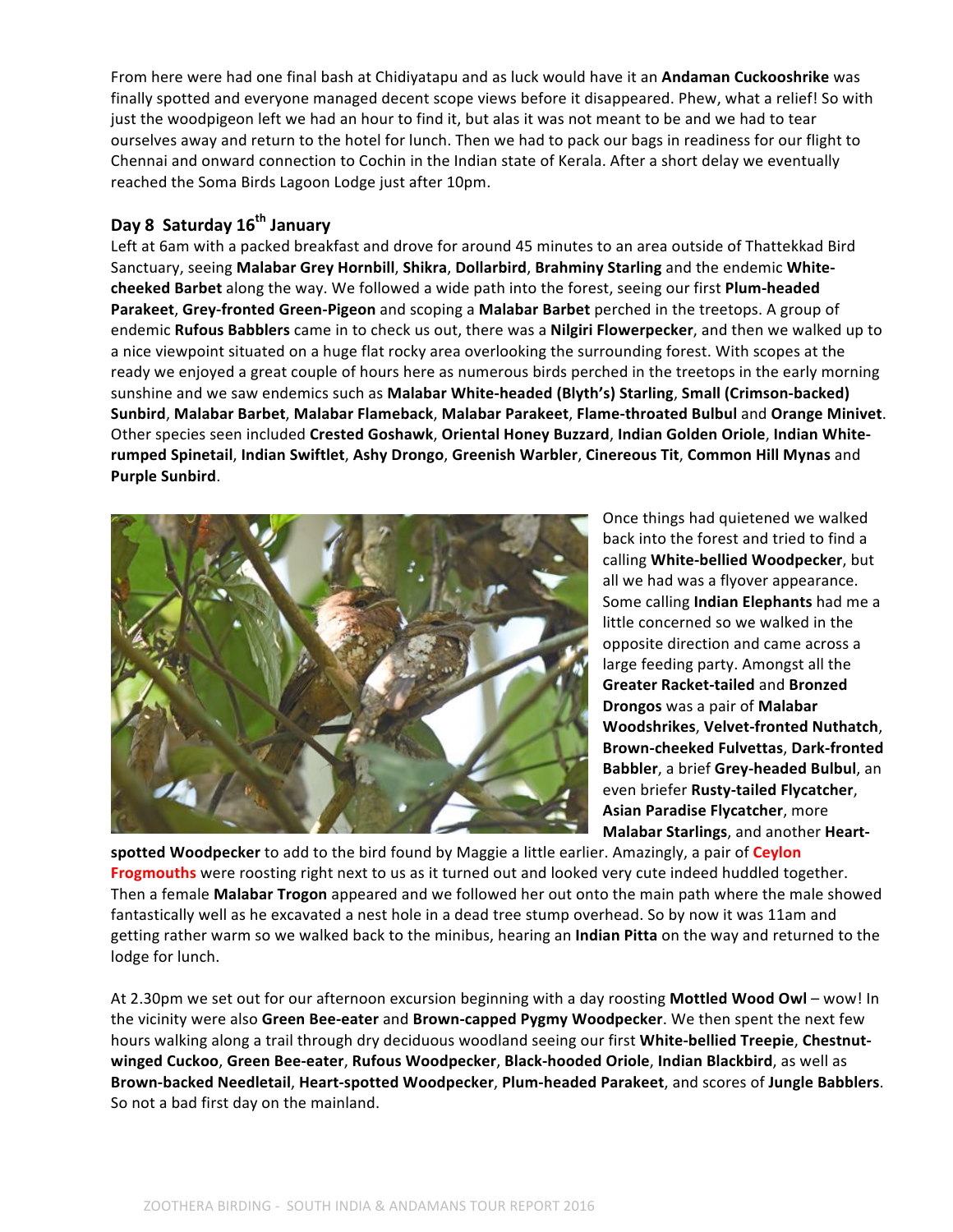# **Day 9 Sunday 17th January**



**Purple Heron** at a roadside marsh.

Headed to the same patch of forest as yesterday and a slow walk along the track was eventually rewarded when David spotted our main target bird - White**bellied Blue Flycatcher** and we managed several views of it perched in a tree right in front of us. Although inevitably quieter than yesterday we did see Malabar **Woodshrike, White-cheeked Barbet, Indian Scops-Owl**, displaying Crested Goshawk, Brown-breasted **Flycatcher**, **Dark-fronted** and **Puff-throated Babblers**, **Verditer Flycatcher**, and several **Malabar Starlings**. A flock near the minibus was quite rewarding as we had much better views of **Brown-cheeked Fulvetta** than before, and there was also Yellow-browed Bulbul as well. And on the journey back to the lodge we saw a

After lunch we hit the trails again and I think the views of White-bellied Treepie were the highlight, but there was also **Malabar Parakeet**, a pair of **Blue-bearded Bee-eaters**, **Black-naped Oriole**, and **Loten's Sunbird** amongst others. At dusk we waited for Great Eared Nightjar to appear but only heard it call, but did see our first River Terns, Ashy Woodswallow, Little Swifts and Crested Treeswift flying over the river, so returned to the lodge for dinner where a few of us managed to see a **Brown Hawk-Owl** in the spotlight.

# Day 10 Monday 18<sup>th</sup> January

It was a nice treat to have a 'sit down' breakfast at 6.30am before one final fling into the bird-filled forests of Thattekkad. This morning was a little different as we walked along the forest edge and then patiently waited in a concealed position some 40 metres away from an open area that some grain had been placed to attract Grey **Junglefowl** and Red Spurfowl. Despite the unnecessary positioning of some bird photographers we had nice views through scopes of many Grey Junglefowl and a pair of Red Spurfowl feeding right out in the open. Nice!



Oh and a calling **Common Hawk Cuckoo** was spotted by John and a group of **Black-throated Munias** visited the feeding station as well. Following this excitement we drove back to the forest where a male **Indian Blue Robin** proved to be very obliging as it flew from perch to perch in front of us, a **Yellow-browed Bulbul** posed nicely, Large-billed Leaf **Warbler** came in to check us out and some Dark-fronted **Babblers** were seen well. We also saw **Malabar** and **Blackrumped Flamebacks**, **Vernal Hanging Parrot**, **Little Spiderhunter**, **Purple Sunbird**, **Brown-breasted Flycatcher**, **Golden-fronted Leafbird**, another **White-bellied Blue Flycatcher** and more **Nilgiri Flowerpeckers**.

After lunch back at the hotel we said our goodbyes to the wonderful Soma Birds Lagoon Lodge and headed up into the hills to Munnar. The scenery changed remarkably to forested hills and we took a little walk whilst our minibus took a detour to avoid a bridge and saw Long-tailed Shrike, Pied Bushchat and had a brief look at our first **Kerala Laughingthrush**. Once we had checked in and enjoyed some masala tea, drove a short distance to a drinking pool. Here despite the close proximity to passing traffic we enjoyed crippling views of some great birds coming to drink and bathe right in front of us. First up was a **White-bellied Blue Robin**, followed by a pair of **Nilgiri Flycatchers, Indian Blackbird, our first Black-and-orange Flycatcher, a group of Kerala Laughingthrushes** and Malabar Whistling-Thrush. So not a huge number of birds today but filled with quality. Once back at the hotel an **Indian Scimitar-Babbler** appeared in the garden and a **Crested Hawk-Eagle** was perched in a large tree.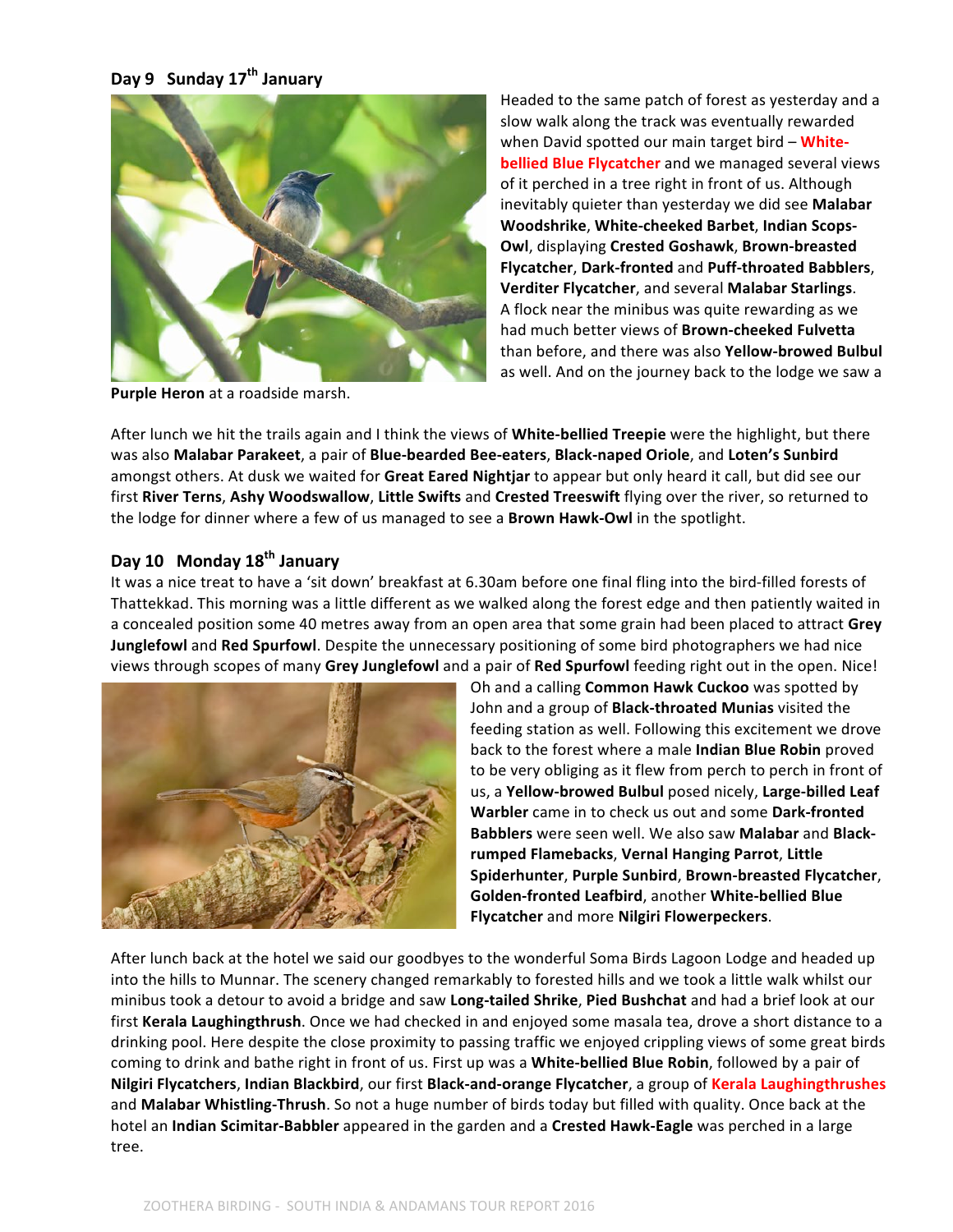# Day 11 Tuesday 19<sup>th</sup> January

After the novelty of a sit down breakfast and seeing lots of feeding birds in the flowering trees surrounding the hotel such as **Square-tailed Black Bulbul**, **Indian Yellow Tit**, **Common Rosefinch**, **Blue-capped Rock-Thrush** and a **Nilgiri Woodpigeon**, we drove to Eravikalum National Park, seeing a Streak-throated Woodpecker and Grey **Junglefowl** along the way.



Once at the parking area we took the parks public bus 5kms up the hill and upon arrival found plenty of birds feeding below the road. In one area were lots of Kerala Laughingthrushes, White-bellied Blue Robin, Indian **Blackbirds**, and both **Blyth's Reed** and Tickell's Leaf Warblers feeding out in the open. Walking up the hill we made several attempts at calling in **Broad-tailed Grassbird**, but despite our efforts drew a blank apart from one distant call. There were a pair of Nilgiri Pipits, Dusky Crag Martins, Hill Swallows and Plain Prinia despite lots of people walking to the viewpoint. So we walked back down to the start of the trail and found a close feeding **Tytler's Leaf Warbler**, something of a bonus bird.



In the afternoon we drove across the hills, seeing a soaring Bonelli's Eagle, Indian Spot-billed Duck and Indian **Scimitar-Babbler** amidst the huge tea plantations before walking along a side trail through some tall grassland. Overhead we saw **Himalayan Buzzard** and **Booted Eagle** soaring in the clear blue sky, whilst at the edge of a forest we enjoyed great views of a large flock of Western Crowned Warblers, with our first Ashy Prinia performing nearby. The undoubted highlight of the day was an incredible encounter with a **Painted Bush-Quail** feeding at the edge of the trail in front of us for some 10 minutes as we watched in awe. And that was our day…

## **Day** 11 Wednesday 20<sup>th</sup> January

Left after breakfast and drove for a couple of hours to Chinnar Wildlife Sanctuary, seeing a Crested Goshawk perched at eye-level beside the road. Along the way we stopped in a good area for **Yellow-throated Bulbul** and after a short wait we enjoyed great views of a bird close to the road. This forest here was alive with birds and in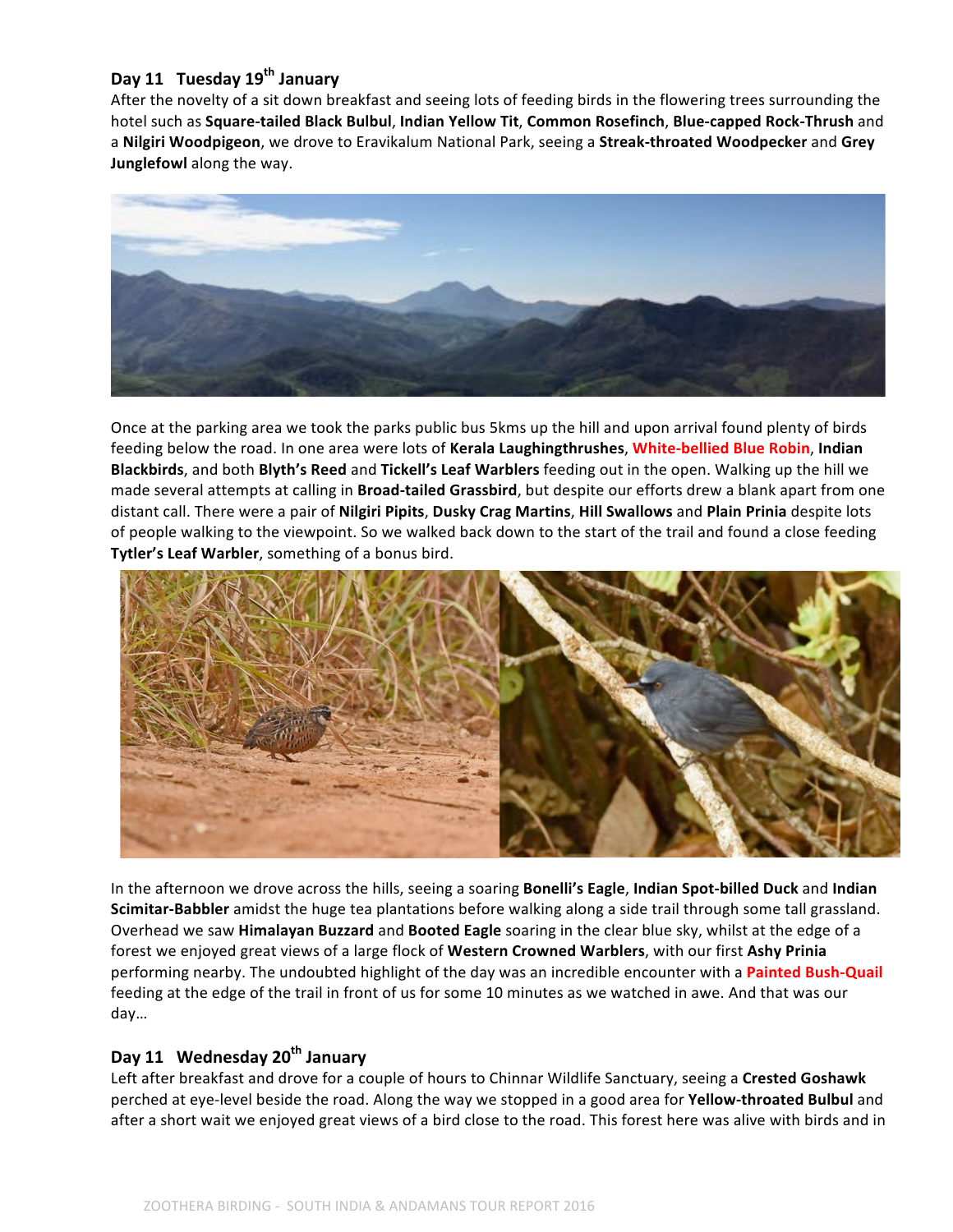## particular one large flock had Brown-headed Barbet, Large Cuckooshrike, Common Woodshrike, Jerdon's **Leafbird**, **Orange Minivet** and **White-browed Bulbul**.

Driving along the road a pair of Yellow-legged Buttonquails scuttled across in front of us and we saw the male fly away. There was also a perched **Shaheen** and a soaring **Black Eagle** as well, plus a close **Blue-faced Malkoha**. Once at Chinnar we walked into the open forest and scrub to some tall trees where Sudeesh quickly



located a roosting Spot-bellied (Forest) Eagle **Owl** near the top of a huge tree and we spent quite some time admiring this huge beast through the scope. Just a few metres away was a roosting **Jerdon's Nightjar** as well. This forested area was also jumping with birds and a calling **Jungle Prinia** was a little bit of a surprise, but there was also a brief **Blackheaded Cuckooshrike**, **Common Woodshrike**, **Green Warbler**, **Yellow-eyed Babbler, Red-rumped Swallow, Ashy Woodswallow**, **Black-shouldered Kite**, **Yellow-billed Babblers**, **Malabar Parakeet**, **Common lora, White-bellied Drongo, Indian Robin** and **Tickell's Blue Flycatcher**.

After a packed lunch at the HQ we drove through Anamalai Tiger Reserve and on up to Topslip, seeing Indian **Peafowl, Brown-backed Needletail, Coppersmith Barbets, Yellow-crowned Woodpecker, Indian Roller and Malabar Whistling-Thrush**. But we didn't hang around and drove back down to our digs for the night, the wonderfully named Banyan Tree Lodge. By now it was almost 6pm so after dumping our gear in the rooms we had a quick walk in the grounds and saw a flyover Green Sandpiper and a Spotted Owlet being mobbed by an **Asian Paradise-Flycatcher**.

It had also been a good day for mammals with the cool-looking **Nilgiri Langur, Bonnet Macaque** and **Hanuman** Langur seen, with Barking and Spotted Deer and even a huge bull Gaur seen as well. But one hair-raising incident will linger with us for a while... As we waited at some roadworks in Anamalai Tiger Reserve, where a gang of labourers were resurfacing the road a huge bull **Indian Elephant** came out of the forest and walked towards us. It knocked flat a large sign and was clearly 'angry' as his ears were flaring and he was moving at a fair speed right towards us. We couldn't drive forward to escape as there was a large steam roller blocking our escape, and still the Elephant came on. Just in the nick of time the road was cleared and we sped off......

## Day 12 Thursday 21<sup>st</sup> January

Spent the morning at Topslip in a vain pursuit of Wynaad Laughingthrush, but we did see a number of good birds such as **Malabar Trogon**, **White-bellied Treepie**, **Grey Junglefowl**, **Rufous Babbler**, **Rufous-bellied Eagle**, **Oriental Honey Buzzard** and *Chestnut-headed Bee-eater* etc. After lunch we drove for over 5 hours to the fabulous hill station of Ooty and a superb hotel in the town for a 2 night stay.

## **Day 13 Friday 22nd January**

Birded the Doddabetta Road after a great breakfast at 7am and despite the foul weather with thick mist and drizzle we quickly found one of our main target species, a superb **Nilgiri (Black-chinned) Laughingthrush** (see over for photo) feeding beside the path. Well, to be honest they found us and were really rather bold as they foraged around the small shops & huts beside us! With poor visibility and the renowned skulking **Nilgiri Blue Robin** still to find, we knew a great deal of patience was required. In the meantime, as we staked out its favoured area, we were entertained by Indian Blackbird, Grey-headed Canary-Flycatcher, Oriental White-eye, and both Tickell's & Tytler's Leaf-Warblers feeding right in front of us. After a while a robin began singing but soon stopped when a Crested Goshawk flew in and landed right over where we thought it was perched! But it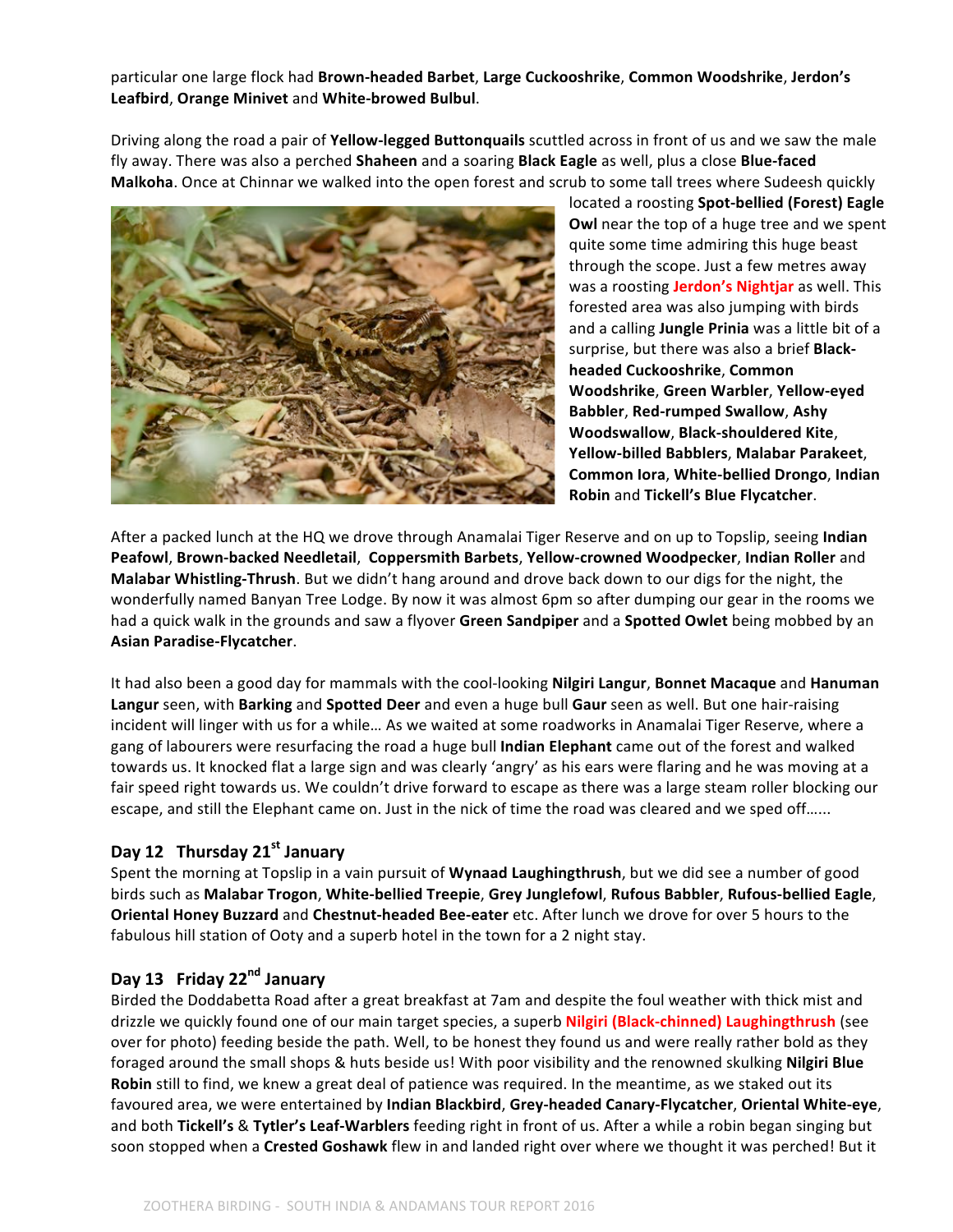soon moved off and after a short wait, during which we saw a pair of **Nilgiri Flycatchers**, the **Nilgiri Blue Robin** appeared and eventually began feeding in an open area below the path where it remained for several minutes. Wow! After further views of the laughingthrushes we then headed down to a lake where we saw Indian Spot**billed Ducks**, **Common Coot**, **Green Sandpiper** and a few **White-throated Fantails**.



After a lengthy lunchtime back at our swanky hotel we birded the botanical gardens and found it crowded with many people enjoying the improving weather. Despite the hustle and noise a stonking male Kashmir Flycatcher posed nicely in the Pine trees above us and was a real surprise as this species hasn't been reported here this winter so far. Then, a superb male **Black-and-orange Flycatcher** gave crippling views as it fed along a drainage channel just a metre away from us – the best views I've ever had actually. We also saw **Scaly-breasted Munia**, confiding Blyth's Reed Warbler, Nilgiri Flowerpecker and a brief Olive-backed Pipit. Not a bad little haul and we were back at the hotel at 5pm to enjoy the facilities and get ready for a full-on day tomorrow.

# **Day 14 Saturday 23rd January**

Left Ooty early doors (well at 6.30am) and drove to Mudumalai and the rather uninspiringly named Jungle Huts Lodge – our base for the night. It took a good 3 hours to get to the first birding spot where we found a flyover **Indian Spotted Eagle**, a Sykes's Warbler feeding in some small weeds, and many Brahminy Starlings. After a while our local guide appeared and took us on a whirlwind birding day of the highest calibre. First up, after a bit of a hike, was a **Brown Fish Owl** that looked superb in the scope. The same area held Lesser Yellownape, **White-rumped Shama, Black-naped Monarch** and Tickell's Blue Flycatcher. Then we walked on to see a roosting Brown Wood Owl in a different area, where we also had Brown-cheeked Fulvetta, Indian Scimitar-**Babbler, Puff-throated Babbler** and a surprising female White-bellied Blue Flycatcher. Continuing our trek into the late morning we then located a ridiculously confiding **Indian Pitta** that just sat preening for 20 minutes right in front of us. And then it was nearly 1pm and time for our picnic lunch during which we saw Forest **Wagtail, Indian Nuthatch, Taiga Flycatcher, Black-headed Cuckooshrike, and a few Tricoloured Munias.** 

Then we drove to another scrubby area and quickly found Malabar Lark, along with several Paddyfield Pipits. Then our local guide took us to a **Jungle Nightjar** sat roosting on a tree, and then on to a **Savanna Nightjar** trying hard to be invisible in the grass underneath a bush. We also saw Eurasian Hoopoe, Brown-capped **Pygmy** and Yellow-crowned Woodpeckers, Wire-tailed Swallow, Small Minivet, Bay-backed Shrike, Crested Hawk-Eagle, Black Eagle, Common lora, Common Woodshrike, White-browed Fantail, and even our first **Common Kestrel**.

Then we drove back to Jungle Huts and looked for the previously reported **Nilgiri Thrush**, but drew a blank. So we drove out to look for the usually tricky **White-bellied Minivet**, seeing 4 **Woolly-necked Storks** in a bare tree along the way, and after a short search found 2 female minivets feeding low down in a dense bushy area. Meanwhile an **Indian Vulture** flying over was a surprise, there was also Grey Francolin, and we also saw another Sykes's Warbler. Driving back we saw a group of Yellow-footed Green-Pigeons and amazingly a covey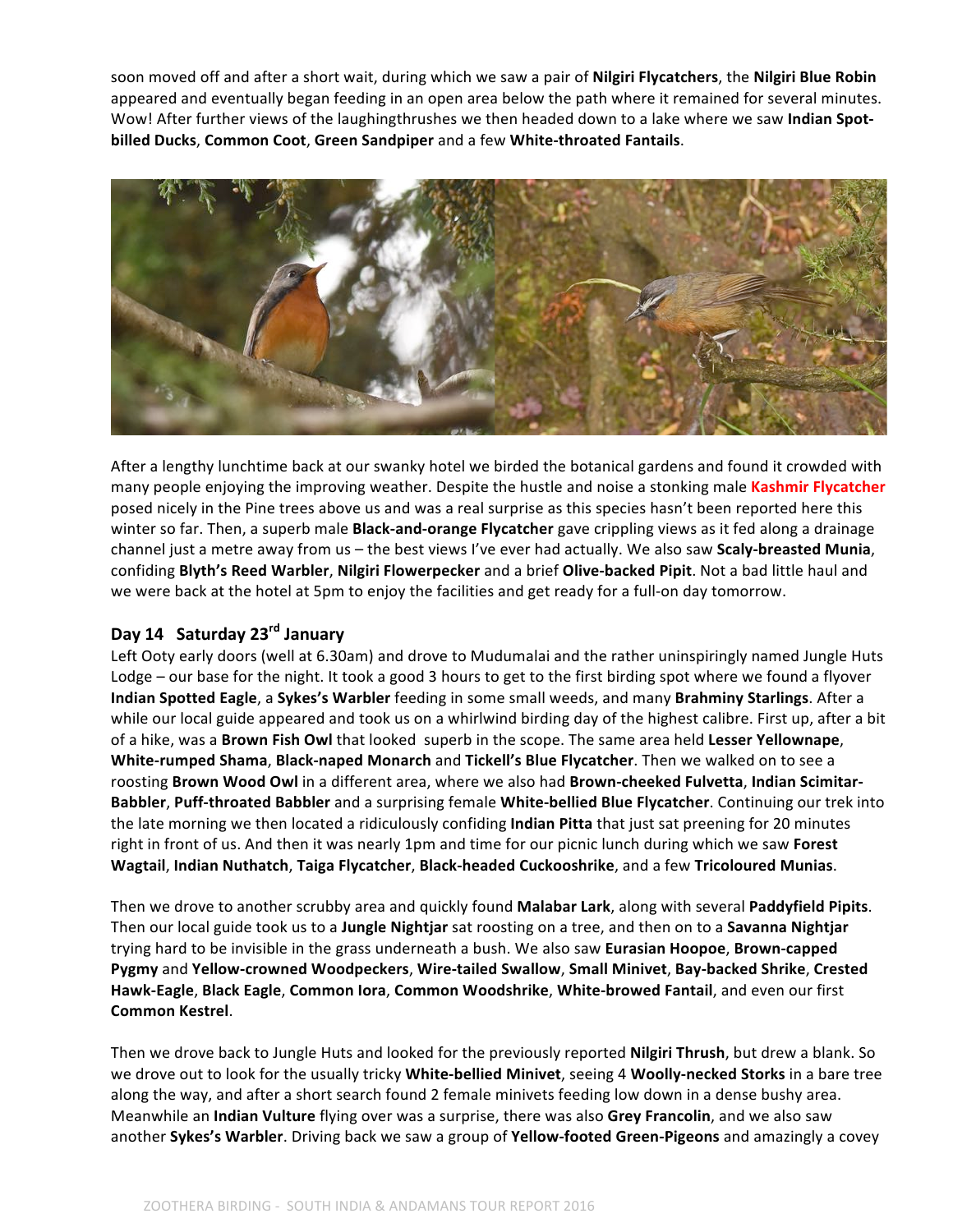of Jungle Bush-Quail feeding beside the road that hung around for ages, totally unconcerned by our minibus and other passing traffic. Wow! What a day.

## **Day 15 Sunday 24th January**

The **Oriental Scops-Owl** I called in just before daybreak was our 14<sup>th</sup> species of owl on the tour so far and a pretty decent start to proceedings. However, the reported **Nilgiri Thrush** failed to show so we drove down the road and quickly found Jerdon's Bushlark and watched it song-flighting in the cool early morning. Driving on we stopped to watch a roving group of **Tawny-bellied Babblers** feeding beside the road and ended up with a **White-eyed Buzzard** in the scope. But we were under a time constraint today as it was going to be a 4 hour driver to Kabini River Lodge at Nagarhole National Park, however the birding gods had other ideas. As a phone call revealed that Sudeesh had found the **Nilgiri Thrush** and we were 35 minutes away, so raced back to the lodge. Without any breakfast so far and it was nearly 10.30am we raced around and eventually had reasonable views at this shy & retiring bird, although not everyone managed to see it well enough. So we ate a quick breakfast, having been promised it at 7.30am but it had failed to materialise...!

Then we were off on a rally to get to Kabini and our afternoon jeep safari. We drove into Karnataka and through Bandipur Tiger Reserve before arriving at the wonderful Kabini River Lodge at 2.45pm and dashed into the dining room for a really late lunch after dumping our gear into our luxury tents. Then we were off on a jeep safari into the park and drove alongside the water where **Gaur**, herds of **Spotted Deer**, **Woolly-necked** and **Painted Storks, Red-naped Ibis, Osprey,** and a distant Grey-headed Fish-Eagle were seen. In the forest we drove along quiet tracks, stopping occasionally to listen for alarm calls.

Sure enough we heard a few alarms and drove in the general direction and unbelievably came across a stunning male **Leopard** dozing in a tree. Wow! So we stayed with him for over an hour and waited and waited for him to wake up and climb down. Several times he raised his head, twitched his tail and even turned around before waking up and staring balefully down at us, yawning a couple of times before suddenly climbing down to the ground, walking past us and crossing the track behind us and away into the forest. We were all speechless as it was an absolutely fabulous experience and by now it was past 6pm and we had to leave the park, elated.



# Day 16 Monday 25<sup>th</sup> January

Left at 6.30am on our second jeep safari into Nagarhole NP where we saw Grey Junglefowl, Indian Roller, **Yellow-crowned** and **Streak-throated Woodpeckers**, many **Indian Elephants**, **Gaur**, **Stripe-necked Mongoose**, but the highlight was a tiny Mouse Deer running across the track in front of us. Upon our return to the lodge we had breakfast and then took a walk around the gardens seeing Crested Honey Buzzard, Indian Spotted **Eagle**, Ashy Prinia, Western Crowned Warbler, White-cheeked Barbet, Purple-rumped Sunbird and a bunch of other common birds. Once it got too hot we retired to our luxury tents for a siesta before lunch.

At 3.30pm we went on a boat safari along the Kabini River and this turned out to be rather successful with several sightings of a family of **Smooth-coated Otters** hunting fish and on two occasions we spotted a large dog Otter running along the river bank. Excellent! A pair of Grey-headed Fish-Eagles were also a major highlight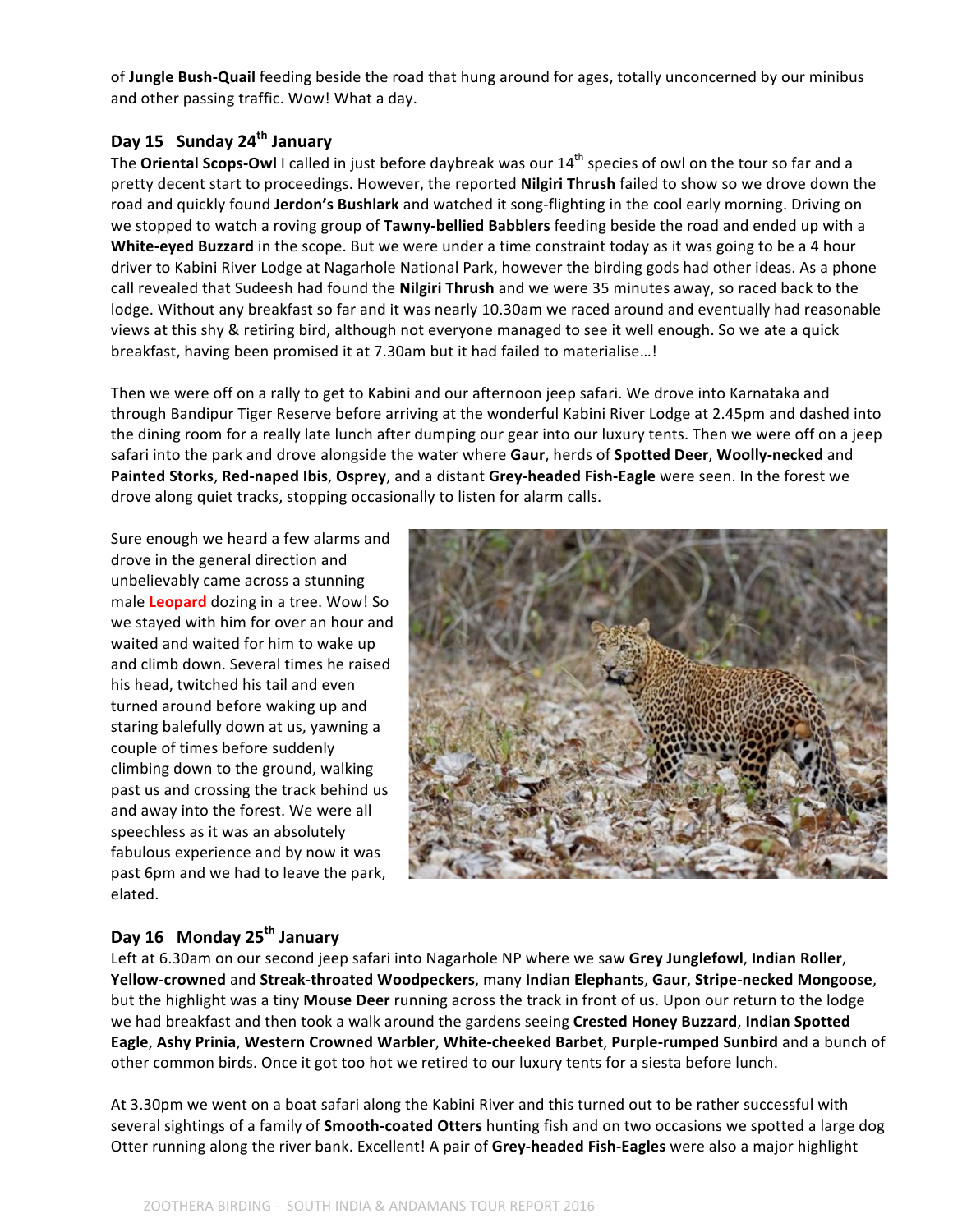and looked quite majestic perched in the riverside trees. A Red-headed Vulture flying over was also much appreciated and we also saw Common Teal, Garganey, Greater Spotted Eagle, Northern House Martin, Lesser **Pied Kingfisher**, **Black-headed** and **Red-naped Ibis**, **Painted** and **Woolly-necked Storks**, **Eurasian Spoonbill**, **Indian Cormorant**, **Western Osprey**, **Common Kingfisher**, **Little Ringed Plover**, lots of **River Terns**, **Brownheaded Gull**, and some impressive Marsh Muggers. Along the shore were numerous Spotted Deer, Sambar and Wild Boar feeding. As the light began to drop we arrived back at the lodge where a flock of 100+ Small Pratincoles were hawking for insects right over our heads and a good end to the day.

## **Day 17 Tuesday 26th January**

One final jeep safari into the national park. I always feel like it is kind of like going into battle when you are tracking Tigers, as you have to out-think your 'enemy' and try to pre-empt where they will appear. Well, we heard a few alarm calls of Spotted Deer and on a couple of occasions we would race through the forest and quit the engine to listen, but nothing ever materialised. We even came across a jeep that had seen a Tiger crossing the track a couple of times so we waited and waited, but it seemed that this beast had gone into thick cover and had gone to sleep as we could drive around this big densely vegetated area but saw nothing, and there were no more alarm calls to give us an idea of what direction it had taken. So we were left with a few pug marks and that was it  $-$  it wasn't to be on this occasion. I think with a few more safaris you'd have a very good chance of seeing a Tiger as there are sightings daily here and I'd love to return here for a longer spell as there are just so many mammals here, plus some good birds too. The only new trip bird this morning were several **Bronze-winged Jacanas** and a Grey-breasted Prinia. So we returned to the lodge, had breakfast and then drove to Mysore seeing a few **Rosy Starlings**, **Garganey**, **Booted Eagles**, **Malabar Lark** and **Pheasant-tailed Jacana** along the way.



In the afternoon we drove to Ranginathittu Bird Sanctuary just outside the city and joined the masses for a boat ride around the breeding colony of pelicans, herons, storks and egrets. Must admit I didn't really 'feel it' here as there were so many people queuing to get on a boat, but we managed to secure a boat to ourselves and off we went, getting incredible close ups of nesting Painted Storks, Asian Openbills, Spot-billed **Pelicans**, **Black-crowned Night-Herons**, **Little Egrets** etc. We came across 5 **Greater Thick-Knees** here which was a very nice sighting indeed before reaching a colony of **Streak-throated Swallows**. This was a real treat as they just didn't mind us watching them from a close range and I think this was the best views I've ever had of this localised species – truly amazing. On the

walk back to the minibus we found an Indian Grey Hornbill bringing our endemic tally up to 101 species seen so far! And that was our day.

# **Day 18 Wednesday 27th January**

After breakfast we headed out on the long drive to Bangalore (Bengalaru) stopping along the way to view a mixed flock of **Scaly-breasted Munias** and Red Avadavats, with some more distant Baya Weavers perched on telegraph wires. Closer to Bangalore we took a side road to some impressive cliffs where we hoped to see Indian Vulture, but none were in attendance although the were several **Egyptian Vultures** to bring our tally up to a respectable 344 species seen during our time in South India and the Andamans.

Nick Bray.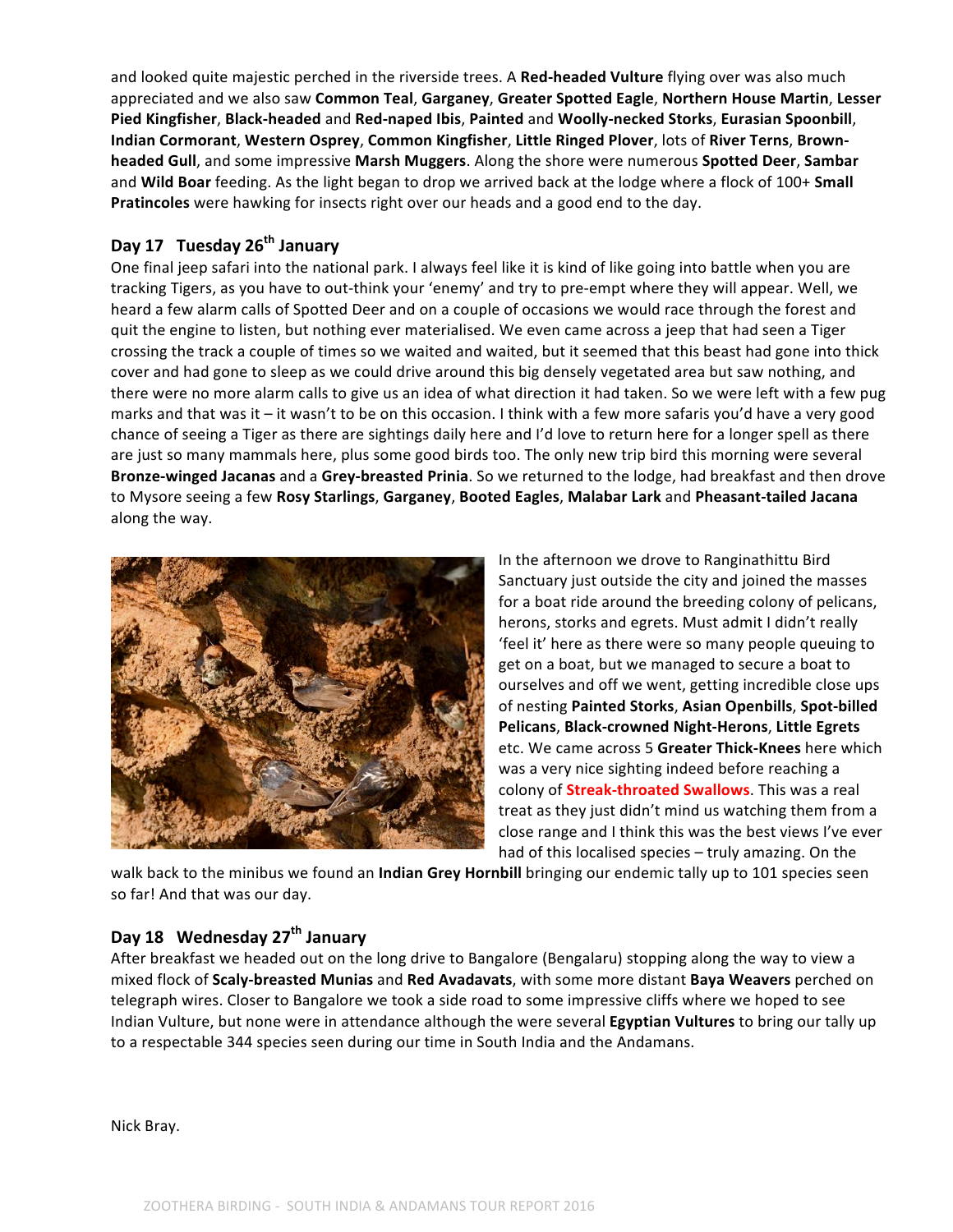## **SYSTEMATIC LIST - SOUTH INDIA & ANDAMANS JANUARY 2016**

## **ANSERIFORMES: Anatidae**

Lesser Whistling Duck *Dendrocygna javanica* Mallard **Anas** platyrhynchos Indian Spot-billed Duck **Anas poecilorhyncha** *Anas poecilorhyncha Anas Anas poecilorhyncha* Garganey **Anas** querquedula **Anas** querquedula Eurasian Teal *Anas crecca*

### **GALLIFORMES: Phasianidae**

Grey Francolin *Francolinus pondicerianus Francolinus pondicerianus* **Jungle Bush Quail SE** *Perdicula asiatica* **Red Spurfowl** E *Calloperdix spadicea* **Galloperdix** Grey Junglefowl E<br> **Gallus** sonneratii **Indian Peafowl SE** *Pavo cristatus* 

**PODICIPEDIFORMES: Podicipedidae** Little Grebe *Tachybaptus ruficollis* 

# **CICONIIFORMES: Ciconiidae** Painted Stork **Mycteria** leucocephala Asian Openbill **Anastomus** oscitans

## **PELECANIFORMES: Threskiornithidae**

Red-naped Ibis SE *Pseudibis papillosa* Glossy Ibis *Plegadis falcinellus Plegadis falcinellus* Eurasian Spoonbill *Platalea leucorodia*

### **PELECANIFORMES: Ardeidae**

Yellow Bittern **IXOBY IXOBY IXOBY** *Ixobrychus sinensis* Cinnamon Bittern *Ixobrychus cinnamomeus* Black Bittern *Dupetor flavicollis* Black-crowned Night Heron **Mycticorax** nycticorax Striated Heron *Butorides striata* Indian Pond Heron *Ardeola grayii* Eastern Cattle Egret **Bubulcus** *Bubulcus coromandus Bubulcus coromandus* Grey Heron *Ardea cinerea* Purple Heron *Ardea purpurea* Great Egret **Ardea** alba **Intermediate Egret**  Egretta intermedia Little Egret **Egretta** garzetta *Egretta garzetta* Pacific Reef Heron *Egretta sacra* 

**PELECANIFORMES: Pelecanidae** Spot-billed Pelican *Pelecanus philippensis Pelecanus philippensis* 

## **SULIFORMES: Phalacrocoracidae** Little Cormorant **Microcarbo** niger **Indian Cormorant** *Phalacrocorax fuscicollis*

- Cotton Pygmy Goose *Nettapus coromandelianus* Andaman Teal AE *Anas albogularis*
- **Painted Bush Quail E** *Perdicula erythrorhyncha*

Woolly-necked Stork **Ciconia** episcopus **Ciconia** episcopus

Black-headed Ibis *Threskiornis melanocephalus Threskiornis melanocephalus* 

Great Cormorant *Phalacrocorax carbo*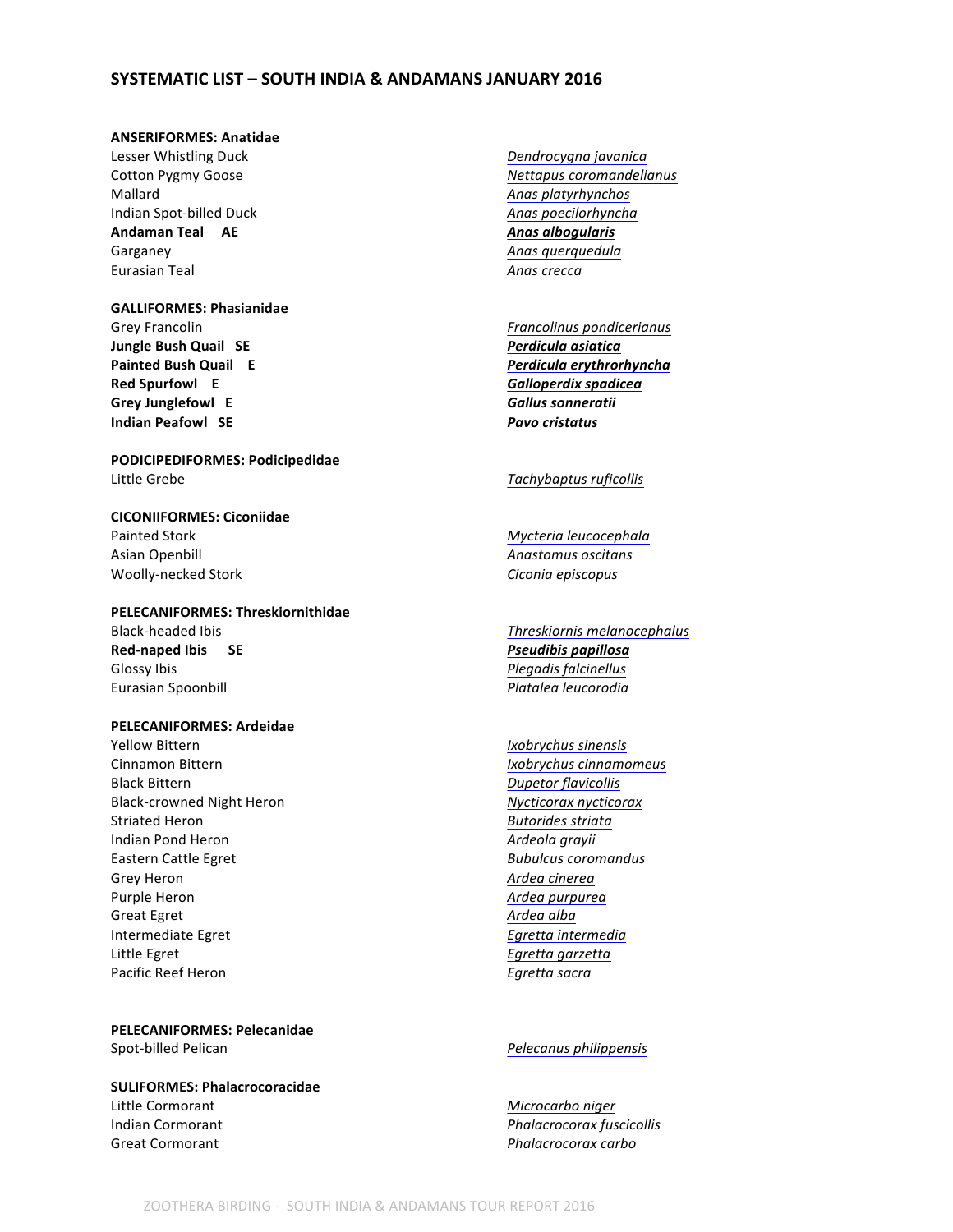**SULIFORMES: Anhingidae** Oriental Darter *Communisty Communisty Communisty Communisty Communisty Communisty Communisty Communisty Communisty Communisty Communisty Communisty Communisty Communisty Communisty Communisty Communisty Communisty Commun* 

**ACCIPITRIFORMES: Pandionidae** Western Osprey *Pandion haliaetus*

### **ACCIPITRIFORMES: Accipitridae**

Black-winged Kite *Elanus caeruleus* Egyptian Vulture **Network** Endangered **Network** Engineering Memorial Properties Crested Honey Buzzard *Pernis ptilorhynchus* Black Baza *Aviceda leuphotes Aviceda leuphotes* **Indian Vulture SE** *Gyps indicus* **Critically endangered** Red-headed Vulture **Sarcogyps** calvus Crested Serpent Eagle **Spilornis** *Crested Serpent Eagle* **Spilornis** *Cheela* Andaman Serpent Eagle AE *Spilornis elgini Spilornis elgini* Crested Hawk-Eagle *Nisaetus cirrhatus* Changeable Hawk-Eagle **Nights and Changeable Hawk-Eagle Nights and Allen Changeable Hawk-Eagle** Rufous-bellied Hawk-Eagle *Lophotriorchis kienerii* Black Eagle *Ictinaetus malaiensis* Indian Spotted Eagle **Clanga** hastata Greater Spotted Eagle **Clanga** Clanga Clanga Vulnerable *Clanga* Clanga Booted Eagle **Hieraaetus** *Hieraaetus pennatus* Bonelli's Eagle **Aquila Fasciata**<br>Crested Goshawk **Accipiter trivirg** Crested Goshawk Shikra *Accipiter badius* **Accipiter** *badius* Montagu's Harrier *Circus pygargus Circus pygargus* Black Kite **Military Community Military** *Milvus migrans Military Military <i>Milvus migrans* Brahminy Kite *Haliastur indus Haliastur indus* White-bellied Sea Eagle *Haliaeetus leucogaster Haliaeetus leucogaster* Grey-headed Fish Eagle **Haliaeetus** ichthyaetus ichthyaetus White-eyed Buzzard **Butastur** teesa Himalayan Buzzard *Buteo burmanicus*

## **GRUIFORMES: Rallidae**

**Andaman Crake AE** *Rallina canningi* **Outlying islands only Near-threatened** Slaty-breasted Rail **Galliratus Gallirallus** striatus White-breasted Waterhen **Amaurornis** phoenicurus **Amaurornis** phoenicurus Ruddy-breasted Crake *Porzana* fusca **Watercock Gallicrex** cinerea Grey-headed Swamphen *Porphyrio poliocephalus Porphyrio poliocephalus* Common Moorhen **Gallinula** chloropus Eurasian Coot **Fulica** atra

## **CHARADRIIFORMES: Turnicidae**

Yellow-legged Buttonquail **Turnix** tanki

**CHARADRIIFORMES: Burhinidae**

**CHARADRIIFORMES: Recurvirostridae** Black-winged Stilt *Himantopus himantopus* 

## **CHARADRIIFORMES: Charadriidae**

Red-wattled Lapwing *Vanellus indicus Vanellus indicus* Pacific Golden Plover *Pluvialis fulva* Little Ringed Plover *Charadrius dubius*

Crested Goshawk *Accipiter trivirgatus*

## Great Stone-curlew **Exacus** For Esacus recurvirostris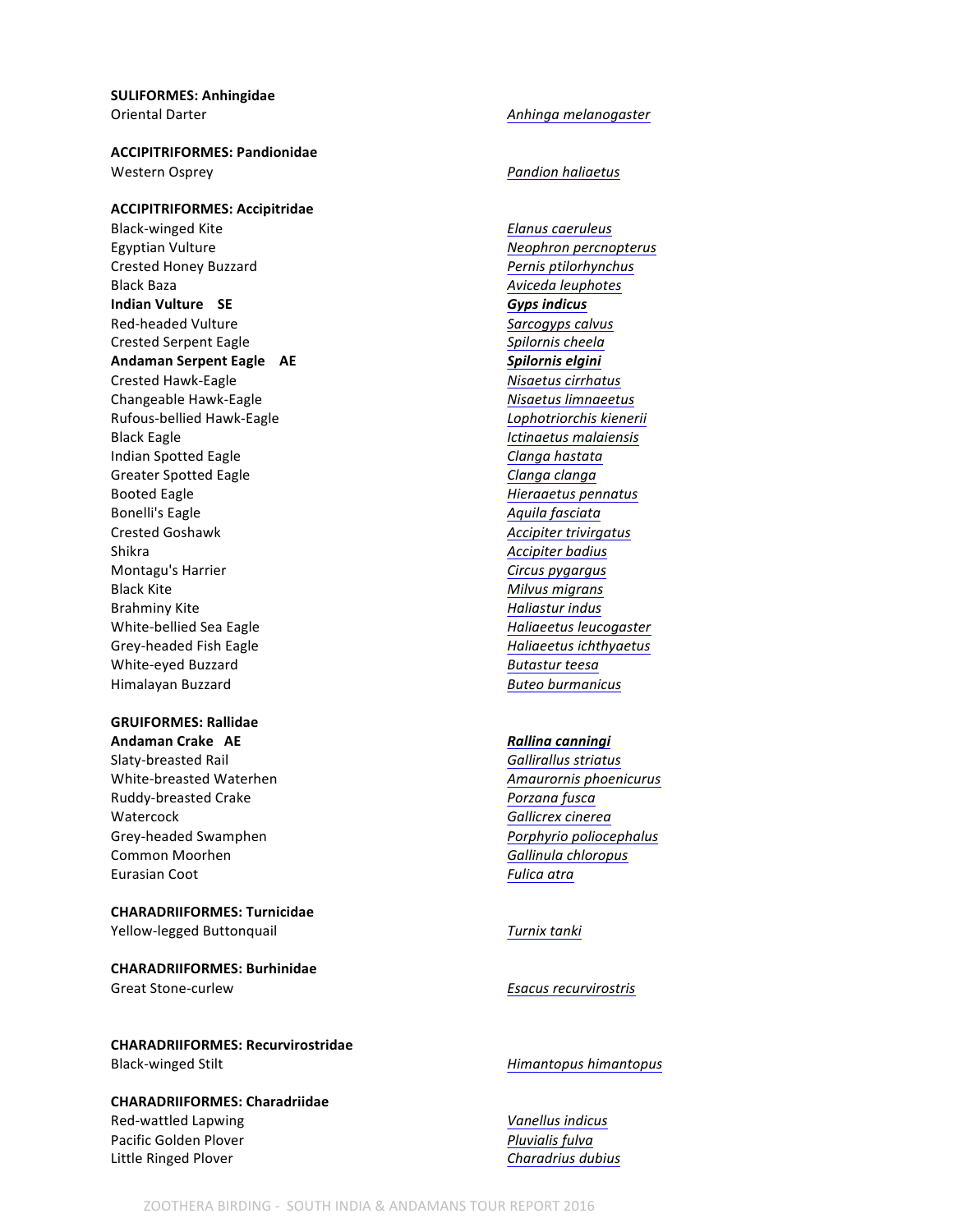## **CHARADRIIFORMES: Jacanidae**

Bronze-winged Jacana **Metopidius** indicus

### **CHARADRIIFORMES: Scolopacidae**

Pin-tailed Snipe *Gallinago stenura* **Common Snipe**  Gallinago *Gallinago gallinago* Black-tailed Godwit *Limosa limosa* Near-threatened by the *Limosa limosa* Near-threatened by the set of the set of the set of the set of the set of the set of the set of the set of the set of the set of the set of the set Whimbrel **Whimbrel Numenius** phaeopus **Common Redshank Tringa totanus** Marsh Sandpiper *Tringa stagnatilis* **Common Greenshank Tringa nebularia Tringa nebularia** Green Sandpiper *Tringa ochropus* Wood Sandpiper *Tringa glareola* **Common Sandpiper Action** *Actitis hypoleucos Actitis hypoleucos* Temminck's Stint **Calidris** temminckii Long-toed Stint **Calidris** subminuta Curlew Sandpiper *Calidris* ferruginea

**CHARADRIIFORMES: Glareolidae**

**CHARADRIIFORMES: Laridae**

Whiskered Tern *Chlidonias hybrida* 

### **COLUMBIFORMES: Columbidae**

Rock Dove **Columba** livia **Nilgiri Wood Pigeon E Columba** *E* **Columba** *E* **E E E E E E** Eurasian Collared Dove *Streptopelia decaocto* Red Turtle Dove *Streptopelia tranquebarica Streptopelia tranquebarica* Spotted Dove *Spilopelia chinensis Spilopelia chinensis* Laughing Dove *Spilopelia senegalensis* **Andaman Cuckoo-Dove AE Cultumerate** *Macropygia rufipennis Macropygia rufipennis* Common Emerald Dove *Chalcophaps indica* Grey-fronted Green Pigeon E<br>
Treron affinis Andaman Green Pigeon AE *Treron chloropterus Treron chloropterus* Yellow-footed Green Pigeon *Treron phoenicopterus* Green Imperial Pigeon *Ducula aenea* 

**CUCULIFORMES: Cuculidae Southern (Greater) Coucal SE** *Centropus sinensis* **parroti Andaman Coucal AE** *Centropus andamanensis* Blue-faced Malkoha *Phaenicophaeus viridirostris* Chestnut-winged Cuckoo **Clamator** Clamator coromandus Asian Koel **Asian** *Eudynamys* scolopaceus Violet Cuckoo *Chrysococcyx xanthorhynchus Chrysococcyx xanthorhynchus* Banded Bay Cuckoo **Cacomantis** sonneratii Fork-tailed Drongo-Cuckoo (H) *Surniculus dicruroides* Common Hawk-Cuckoo SE *Hierococcyx varius* Indian Cuckoo (H) **Cuculus** micropterus **Cuculus** micropterus

Kentish Plover **Charadrius** *Charadrius alexandrinus* Lesser Sand Plover **Charadrius** *Charadrius mongolus* **Charadrius** *Charadrius mongolus* Greater Sand Plover **Charadrius** *Charadrius leschenaultii* 

Pheasant-tailed Jacana *Hydrophasianus chirurgus Hydrophasianus chirurgus* 

## Small Pratincole **Glareola** *Glareola lactea*

Brown-headed Gull **Brown-headed** Gull **Chroicocephalus** brunnicephalus River Tern *Sterna aurantia* Near-threatened Sterna aurantia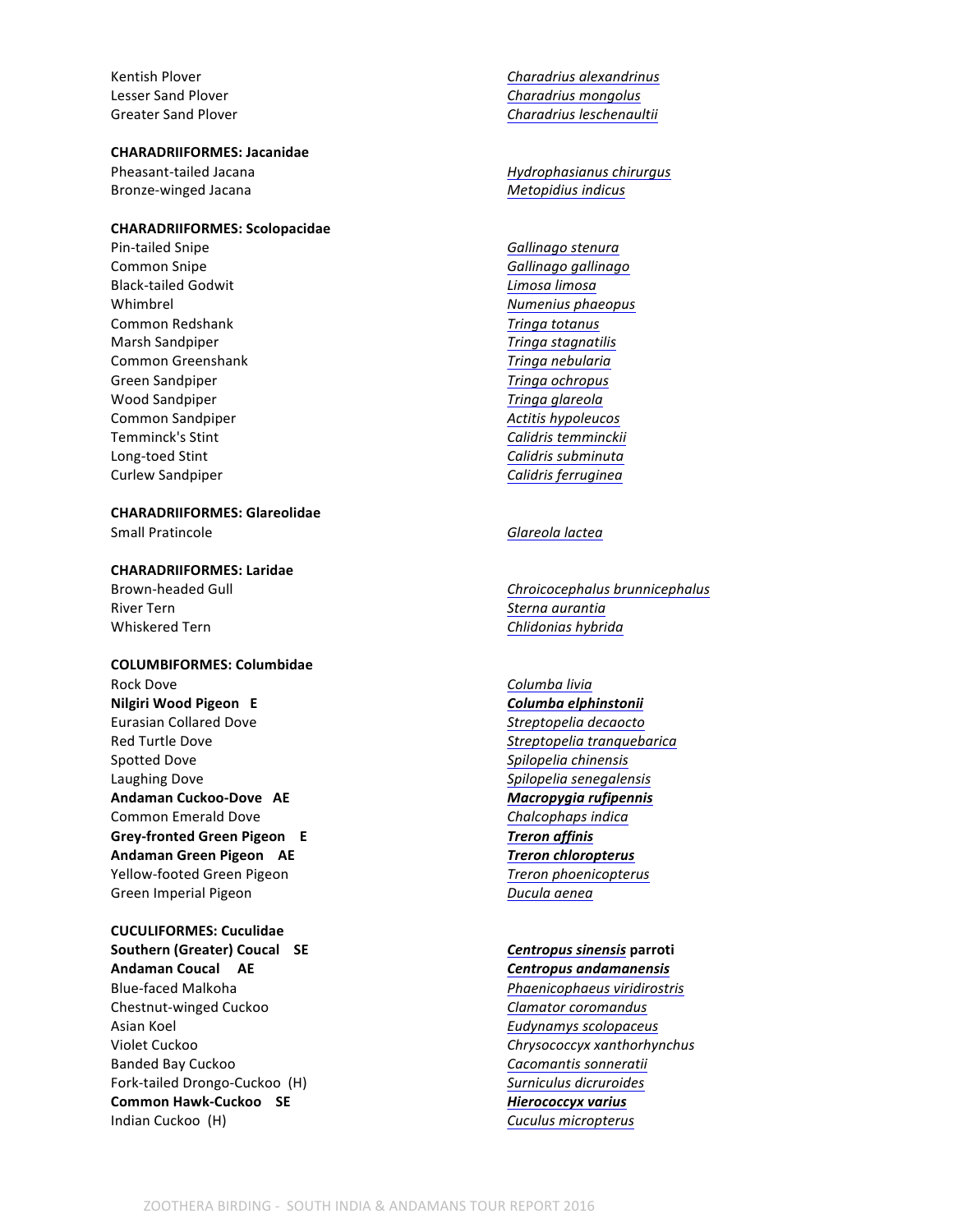**STRIGIFORMES: Tytonidae** Andaman Masked Owl AE *Tyto deroepstorffi* 

**STRIGIFORMES: Strigidae Andaman Scops Owl AE Otus Otus Otus** Indian Scops Owl *Otus bakkamoena* Oriental Scops Owl **Otus** sunia **Walden's (Oriental) Scops Owl** AE *Otus sunia modestus* Spot-bellied Eagle-Owl **Bubo** nipalensis Brown Fish Owl **Example 2018 Research** *Ketupa zeylonensis* **Mottled Wood Owl** SE Strix ocellata Brown Wood Owl **Brown Wood Owl Strix** *leptogrammica* Jungle Owlet **Glaucidium** radiatum Spotted Owlet **Athene** brama Brown Hawk-Owl **Ninox** scutulata **Hume's Hawk-Owl** AE *Ninox obscura* 

**CAPRIMULGIFORMES: Podargidae** Sri Lanka Frogmouth SE *Batrachostomus moniliger Batrachostomus moniliger* 

### **CAPRIMULGIFORMES: Caprimulgidae**

Great Eared Nightjar (H) **Calcular Contract Eared Nightjar** (H) **Lyncornis macrotis Jungle Nightjar** SE *Caprimulgus asiaticus* **Jerdon's Nightjar SE** *Caprimulgus atripennis* **Andaman Nightjar** AE (H) *Caprimulgus andamanicus* **Ending to Apple 2011** Savanna Nightjar **Caprimulgus** affinis

**APODIFORMES: Hemiprocnidae Crested Treeswift** *Hemiprocne coronata* 

### **APODIFORMES: Apodidae**

Glossy (White-bellied) Swiftlet *Collocalia* esculenta **Indian Swiftlet SE** *Aerodramus unicolor* Edible-nest Swiftlet **Authority Community** *Aerodramus fuciphagus Aerodramus fuciphagus* White-rumped Spinetail SE *Zoonavena sylvatica* Brown-backed Needletail *Hirundapus giganteus* Asian Palm Swift **Cypsiurus** balasiensis Alpine Swift **Alpine** Swift *Tachymarptis* melba Little Swift **Apus** affinis

**TROGONIFORMES: Trogonidae Malabar Trogon SE** *Malabar Trogon SE Malabar Trogon SE* 

**CORACIIFORMES: Coraciidae** Indian Roller **Constanting Constanting Constanting Constanting Constanting Constanting Constanting Constanting Constanting Constanting Constanting Constanting Constanting Constanting Constanting Constanting Constanting Con** Oriental Dollarbird **Contains and Contains and Contains and Contains and Contains and Contains and Contains and Contains and Contains and Contains and Contains and Contains and Contains and Contains and Contains and Contai** 

### **CORACIIFORMES: Alcedinidae**

Stork-billed Kingfisher *Pelargopsis capensis* White-throated Kingfisher *Halcyon smyrnensis* Collared Kingfisher *Todiramphus chloris Todiramphus chloris* **Common Kingfisher** *Alcedo* at this Oriental Dwarf Kingfisher (H) *Ceyx erithaca* Pied Kingfisher **Ceryle** rudis

**CORACIIFORMES: Meropidae** Blue-bearded Bee-eater *Nyctyornis* athertoni

Andaman Hawk-Owl AE *Ninox affinis Ninox affinis*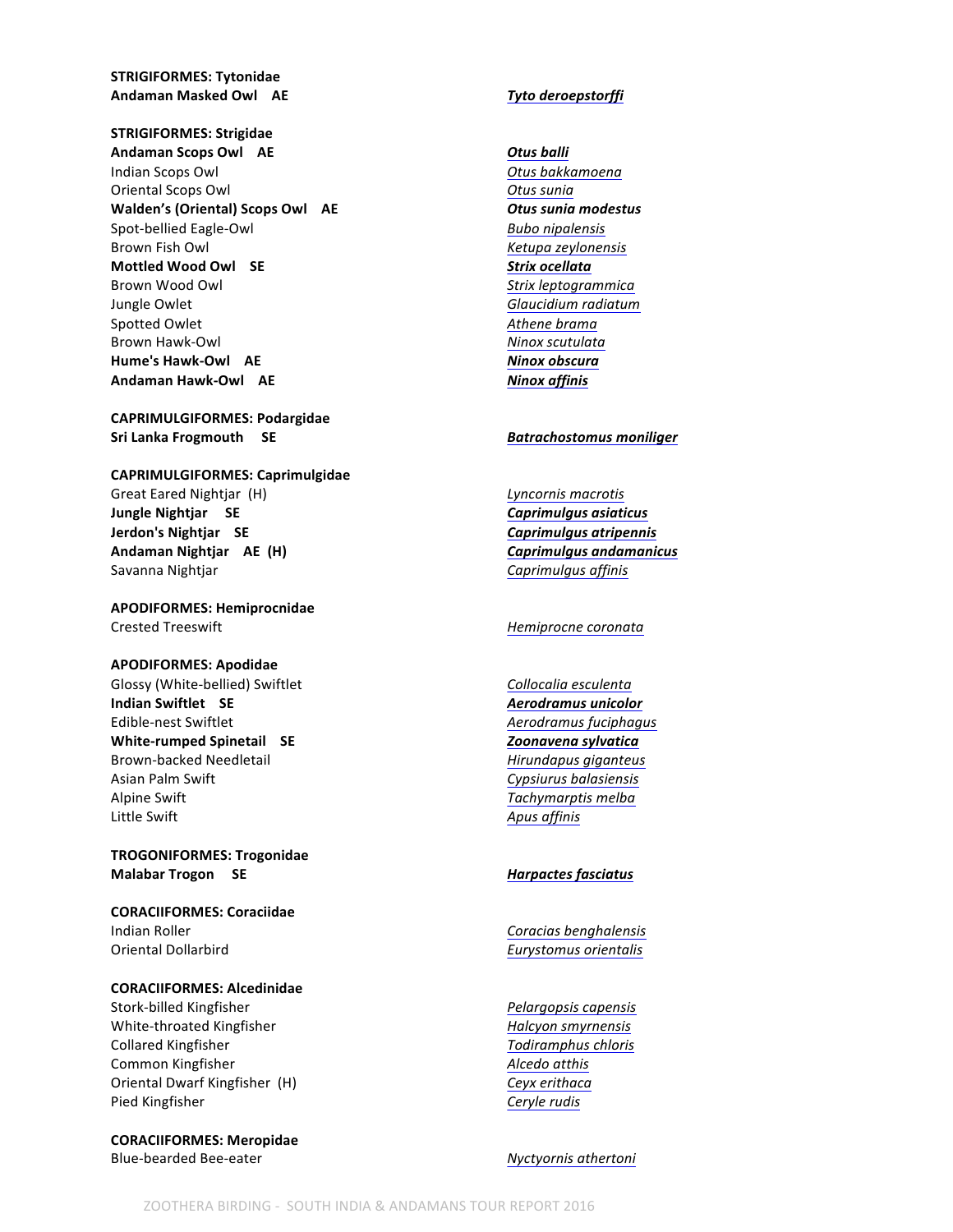Green Bee-eater **Merops** orientalis Blue-tailed Bee-eater *Merops philippinus* Chestnut-headed Bee-eater *Merops leschenaulti*

**BUCEROTIFORMES: Upupidae** Eurasian Hoopoe *Upupa epops* 

**BUCEROTIFORMES: Bucerotidae Great Hornbill**  Buceros bicornis Annual Buceros bicornis Annual Annual Annual Annual Annual Annual Annual Annu **Malabar Grey Hornbill** E *Cyceros griseus* **E Indian Grey Hornbill SE** *Ocyceros birostris* 

**PICIFORMES: Megalaimidae Brown-headed Barbet SE** *Psilopogon zeylanicus* **White-cheeked Barbet E E Psilopogon** viridis **Malabar Barbet E** *Psilopogon malabaricus* **Endemic** Coppersmith Barbet *Psilopogon haemacephalus Psilopogon haemacephalus* 

**PICIFORMES: Picidae** Heart-spotted Woodpecker **Heart-Spotted** Woodpecker **Hemicircus** canente Brown-capped Pygmy Woodpecker SE *Dendrocopos nanus* Freckle-breasted Woodpecker *Dendrocopos analis* Yellow-crowned Woodpecker *Dendrocopos mahrattensis* White-bellied Woodpecker *Dryocopus javensis* Andaman Woodpecker AE *Dryocopus hodgei* Lesser Yellownape *Picus chlorolophus* Streak-throated Woodpecker *Picus xanthopygaeus* Common Flameback **Dinopium** javanense **Black-rumped Flameback SE** *Dinopium benghalense* Greater (Malabar) Flameback E *Chrysocolaptes quttacristatus socialis* Rufous Woodpecker **Micropternus** brachyurus **Micropternus** brachyurus

**FALCONIFORMES: Falconidae Common Kestrel**  *Falco tinnunculus Falco tinnunculus* Shaheen Falcon *Falco peregrinus peregrinator*

**PSITTACIFORMES: Psittaculidae Plum-headed Parakeet SE** *Psittacula cyanocephala* Red-breasted Parakeet *Psittacula alexandri* Near-Long-tailed Parakeet *Psittacula longicauda* Near-threatened *Psittacula longicauda* **Malabar (Blue-winged) Parakeet E Paramic 2016 Psittacula columboides Psittacula** Alexandrine Parakeet *Parakeet Psittacula eupatria Psittacula eupatria* Rose-ringed Parakeet *Psittacula krameri* Vernal Hanging Parrot *Loriculus vernalis* 

**PASSERIFORMES: Pittidae Indian Pitta** SE *Pitta brachyura* 

**PASSERIFORMES: Tephrodornithidae** Bar-winged Flycatcher-shrike *Hemipus picatus* **Malabar Woodshrike E E Tephrodornis** sylvicola Common Woodshrike **Tephrodornis** pondicerianus

**PASSERIFORMES: Artamidae** Ashy Woodswallow **Artamus** fuscus White-breasted Woodswallow **Artamus** leucorynchus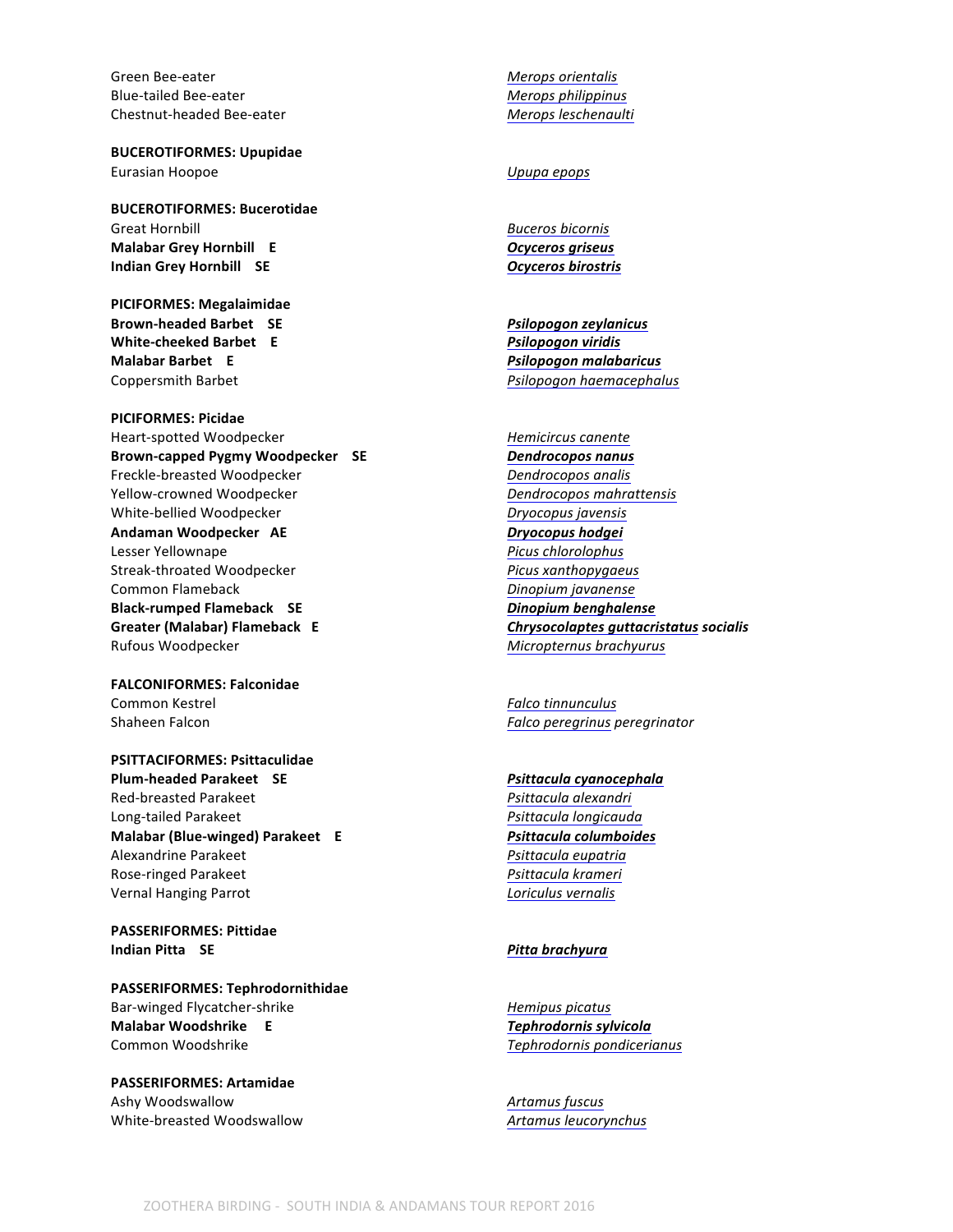**PASSERIFORMES: Aegithinidae** Common lora **Accommon Common Lora Aegithina** tiphia

**PASSERIFORMES: Campephagidae**

Large Cuckooshrike **Coracina** macei Andaman Cuckooshrike AE *AE* **Endemicies Endemnant Coracina** dobsoni **Black-headed Cuckooshrike NE** *Coracina melanoptera* Ashy Minivet *Pericrocotus divaricatus* Small Minivet *Pericrocotus cinnamomeus Pericrocotus cinnamomeus* **White-bellied Minivet ME** *Pericrocotus erythropygius* **Orange Minivet SE** *COLLECTERS Pericrocotus flammeus* Scarlet Minivet *Pericrocotus speciosus* 

**PASSERIFORMES: Laniidae** Brown Shrike *Lanius cristatus* Bay-backed Shrike *Lanius vittatus* Long-tailed Shrike *Lanius schach* 

**PASSERIFORMES: Oriolidae** Indian Golden Oriole *Oriolus kundoo* Black-naped Oriole *Oriolus chinensis* Black-hooded Oriole *Oriolus xanthornus*

**PASSERIFORMES: Dicruridae** Black Drongo *Dicrurus macrocercus Dicrurus macrocercus* Ashy Drongo *Dicrurus leucophaeus Dicrurus leucophaeus* White-bellied Drongo SE *Dicrurus caerulescens* Bronzed Drongo *Dicrurus aeneus Dicrurus aeneus* **Andaman Drongo AE** *AE**Dicrurus andamanensis Dicrurus andamanensis* Greater Racket-tailed Drongo *Dicrurus paradiseus Dicrurus paradiseus* 

**PASSERIFORMES: Rhipiduridae White-spotted Fantail E Rhipidura albogularis Rhipidura** albogularis White-browed Fantail *Rhipidura aureola*

**PASSERIFORMES: Monarchidae** Black-naped Monarch **Accord** *Hypothymis* azurea Asian Paradise Flycatcher **Terpsiphone** paradisi

**PASSERIFORMES: Corvidae** Rufous Treepie **Dendrocitta** vagabunda **White-bellied Treepie E** *Dendrocitta leucogastra* **Endemic Andaman Treepie AE** *Dendrocitta bayleii Dendrocitta bayleii* House Crow **Corvus** Splendens **Corvus** Splendens Eastern Jungle Crow **Community** Corvus levaillantii **Indian Jungle Crow** SE *Corvus culminatus* 

**PASSERIFORMES: Stenostiridae** Grey-headed Canary-flycatcher *Culicicapa ceylonensis*

**PASSERIFORMES: Paridae** Cinereous Tit *Parus cinereus* **Indian Yellow Tit**  E

**PASSERIFORMES: Alaudidae Jerdon's Bush Lark SE** *Mirafra affinis* **Malabar Lark** E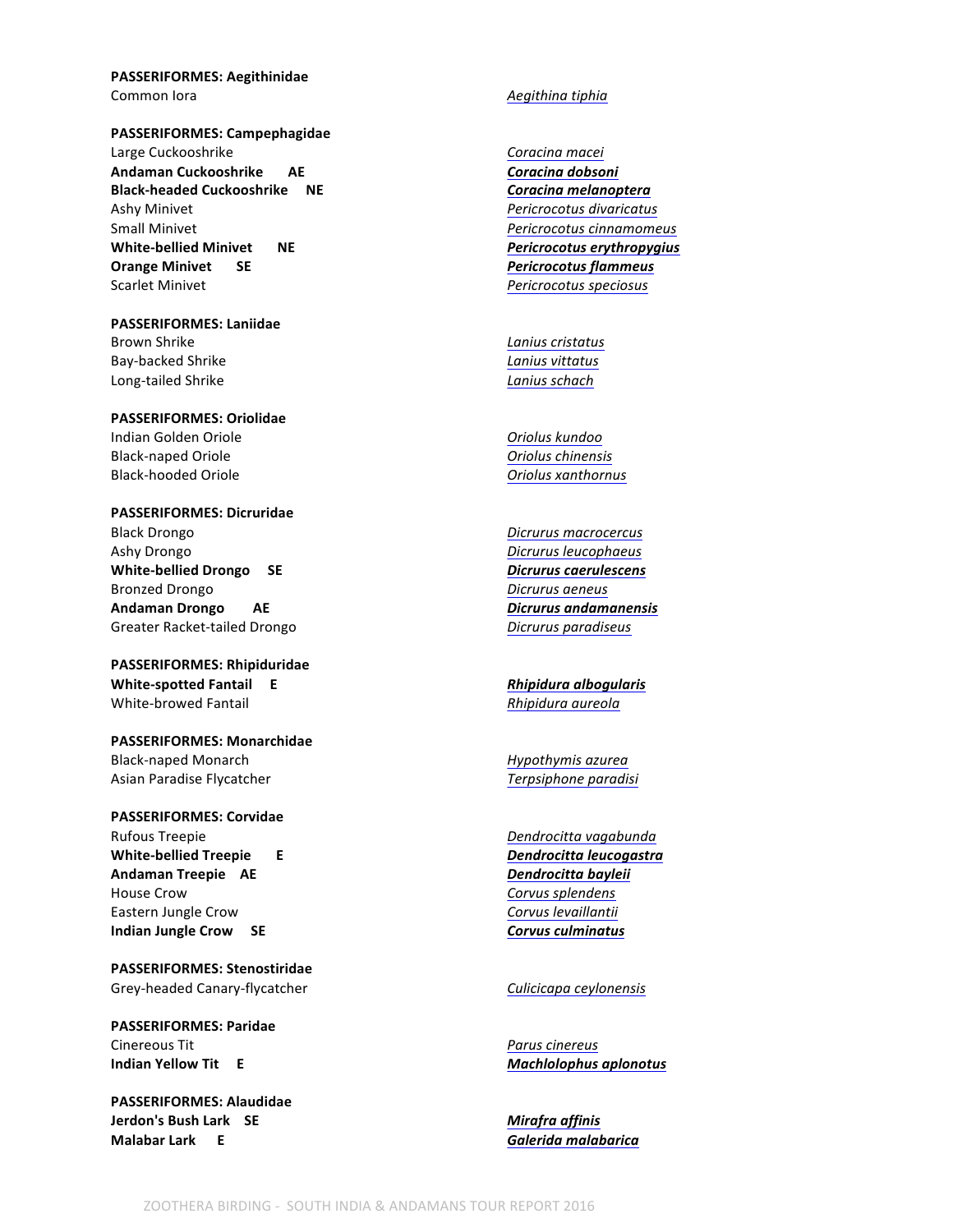**PASSERIFORMES: Pycnonotidae** Grey-headed Bulbul **E** *E**Pycnonotus priocephalus* **E Andaman Bulbul AE** *Pycnonotus fuscoflavescens* **Endemic Flame-throated Bulbul C E** *Pycnonotus gularis* **E** Red-whiskered Bulbul *Pycnonotus jocosus* Red-vented Bulbul *Pycnonotus cafer* **Yellow-throated Bulbul E** *Pycnonotus xantholaemus**Pycnonotus**xantholaemus* White-browed Bulbul SE *Pycnonotus luteolus* **Yellow-browed Bulbul SE** *Acritillas indica Acritillas indica* Square-tailed Black Bulbul SE *Hypsipetes ganeesa* 

### **PASSERIFORMES: Hirundinidae**

Sand Martin *Riparia riparia Riparia riparia* Barn Swallow **Music Contract Contract Contract Contract Contract Contract Contract Contract Contract Contract Contract Contract Contract Contract Contract Contract Contract Contract Contract Contract Contract Contract Cont** Pacific Swallow *Hirundo tahitica* **Hill Swallow SE** *Hirundo domicola Hirundo domicola* Wire-tailed Swallow **Michael Account Contract Contract Contract Contract Contract Contract Contract Contract Contract Contract Contract Contract Contract Contract Contract Contract Contract Contract Contract Contract Contr** Dusky Crag Martin *Ptyonoprogne concolor Ptyonoprogne concolor* **Common House Martin Delichon** *Delichon urbicum* Red-rumped Swallow **Cecropis** daurica Streak-throated Swallow SE *Petrochelidon fluvicola* 

### **PASSERIFORMES: Phylloscopidae**

**Dusky Warbler** *Phylloscopus fuscatus Phylloscopus fuscatus* Tickell's Leaf Warbler *Phylloscopus affinis* Yellow-browed Warbler (L) *Phylloscopus inornatus* Green Warbler *Phylloscopus nitidus Phylloscopus nitidus* Two-barred Warbler *Phylloscopus plumbeitarsus* Large-billed Leaf Warbler *Phylloscopus magnirostris* **Tytler's Leaf Warbler SE** *Breeding**Breeding <b>Breeding Breeding Breeding Breeding Breeding Breeding Breeding Breeding Breeding Breeding Breeding Breeding Breeding Breeding Breeding Bree* Western Crowned Warbler *Phylloscopus occipitalis Phylloscopus occipitalis* 

### **PASSERIFORMES: Acrocephalidae**

Oriental Reed Warbler **Acrocephalus** orientalis Black-browed Reed Warbler *Acrocephalus bistrigiceps* Blyth's Reed Warbler *Acrocephalus dumetorum Acrocephalus dumetorum* Sykes's Warbler *Iduna rama* 

### **PASSERIFORMES: Locustellidae**

Lanceolated Warbler *Locustella lanceolata* Pallas's Grasshopper Warbler (H) *Locustella certhiola* **Broad-tailed Grassbird E (H) Schoenicola platyurus Endemicide Endemicide Endemicide Endemicide Endemicide Endemicide Endemicide Endemicide Endemicide Endemicide Endemicide Endemicide Endemicide Endemicide Endemicide E** 

### **PASSERIFORMES: Cisticolidae**

Grey-breasted Prinia *Prinia Prinia hodgsonii Prinia hodgsonii* **Jungle Prinia** SE *Prinia SE Prinia sylvatica* Ashy Prinia SE *Prinia socialis* Plain Prinia *Prinia Prinia inornata* Common Tailorbird **Common Tailor Common Tailor Orthotomus** sutorius

**PASSERIFORMES: Timaliidae Indian Scimitar Babbler E** *Pomatorhinus horsfieldii* **Tawny-bellied Babbler SE** *Dumetia hyperythra* **Dark-fronted Babbler** SE *Rhopocichla atriceps* 

**PASSERIFORMES: Pellorneidae** Brown-cheeked Fulvetta *Alcippe poioicephala*

Greenish Warbler *Greenish Warbler* **Phylloscopus trochiloides viridanus**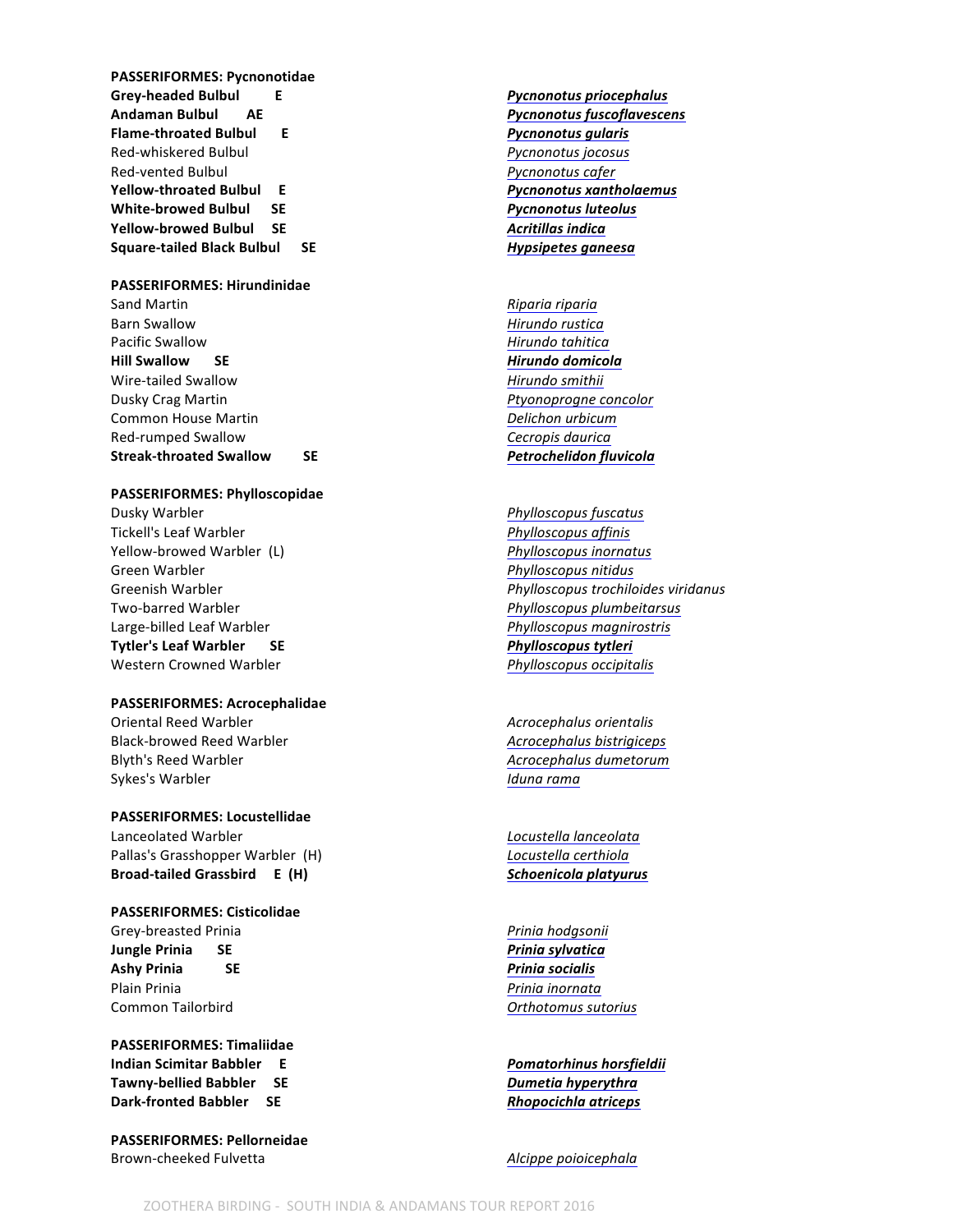### Puff-throated Babbler *Pellorneum ruficeps*

**PASSERIFORMES: Leiothrichidae**  $\frac{2}{\pi}$  Rufous Babbler E **Jungle Babbler SE** SE *Turdoides striata* **Yellow-billed Babbler SE** *Turdoides affinis* **Wynaad Laughingthrush E (H) Garrulax delesserti E Black-chinned Laughingthrush E** *Trochalopteron cachinnans* **Kerala Laughingthrush E** *Company* **E** *Trochalopteron fairbanki Near-threatened Reader* 

**PASSERIFORMES: Sylviidae** Yellow-eyed Babbler *Chrysomma sinense* 

**PASSERIFORMES: Zosteropidae** Oriental White-eye *Zosterops palpebrosus*

**PASSERIFORMES: Irenidae** Asian Fairy-bluebird **International Community** *Irena puella* 

**PASSERIFORMES: Sittidae Indian Nuthatch E Sitta castanea** Velvet-fronted Nuthatch *Sitta frontalis*

**PASSERIFORMES: Sturnidae** Asian Glossy Starling **Aplonis** *Aplonis panayensis Aplonis Aplonis Aplonis panayensis* Common Hill Myna *Gracula religiosa Gracula religiosa* Southern (Lesser) Hill Myna SE *Gracula indica* **Jungle Myna Acridotheres** fuscus **Common Myna Acridotheres** tristis Chestnut-tailed Starling *Sturnia malabarica* White-headed Starling AE *Sturnia erythropygia* **Malabar (Blyth's) Starling E Sturnia blythii Sturnia** blythii Brahminy Starling *Station* **Starling** *Sturnia pagodarum* Rosy Starling *Pastor roseus* 

**PASSERIFORMES: Turdidae** Orange-headed Thrush **Geokichla** Citrina **Nilgiri Thrush E** *E E E Zoothera neilgherriensis* **Indian Blackbird SE** *Turdus simillimus* 

**PASSERIFORMES: Muscicapidae Indian Robin** SE *Copsychus fulicatus* Oriental Magpie-Robin *Copsychus saularis* White-rumped Shama *Copsychus malabaricus Copsychus malabaricus* Andaman Shama AE *Copsychus albiventris* **Ending the State of the State of the State of the State of the State of the State of the State of the State of the State of the State of the State of the State of the State of th** Asian Brown Flycatcher **Muscicapa** dauurica Brown-breasted Flycatcher **Muscicapa** muttui **Rusty-tailed Flycatcher ME** *NE**Muscicapa ruficauda* **White-bellied Blue Flycatcher E E** *Cyornis pallipes* Tickell's Blue Flycatcher **Cyonnis** tickelliae **Cyonnis** tickelliae Verditer Flycatcher *Eumyias thalassinus* **Nilgiri Flycatcher E Example 2018 Eumyias albicaudatus Eumyias Eumyias Eumyias Eumyias Eumyias Eumyias Indian Blue Robin 1988 1999 Larvivora brunnea Nilgiri Blue Robin E** *Myiomela major* **Endemic Endangered White-bellied Blue Robin E Myiomela albiventris Myiomela Malabar Whistling Thrush E Myophonus horsfieldii Myophonus E** Taiga Flycatcher *Ficedula albicilla* **Kashmir Flycatcher SE** *Ficedula subrubra*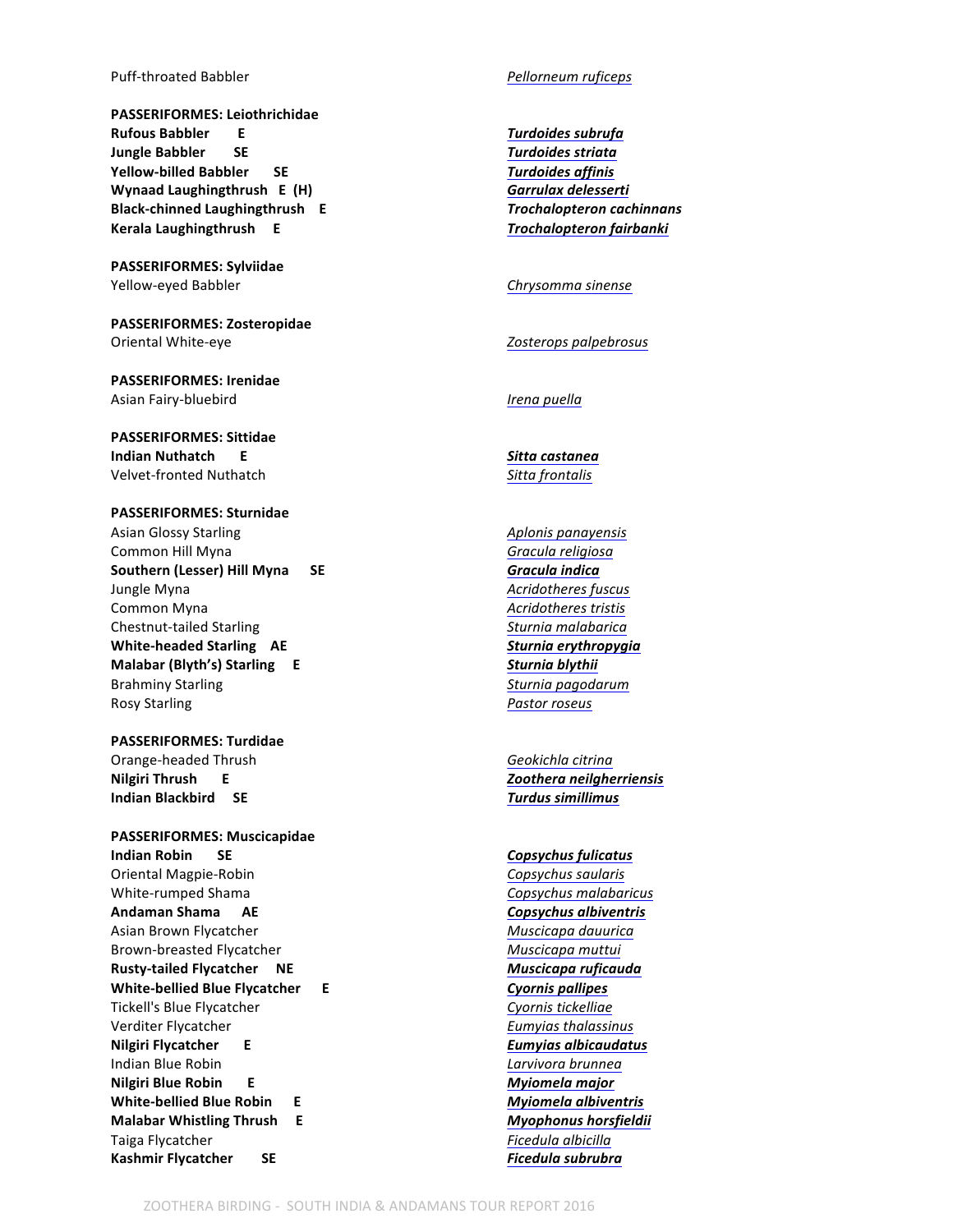**Black-and-orange Flycatcher E Endemicient Endemiciene Entertainment Endemiciene Endemnit Endemiciene Endemnit Endemnit Endemnit Endemnit Endemnit Endemnit Endemnit Endemnit Endemnit Endemnit Endemnit Endemnit Endemn** Blue Rock Thrush **Monticola** solitarius **Monticola** solitarius **Blue-capped Rock Thrush SE** *SE**Monticola cinclorhynchus* Siberian Stonechat (L) **Siberian** Stonechat (L) **Saxicola** maurus Pied Bush Chat *Saxicola caprata* 

**PASSERIFORMES: Chloropseidae Jerdon's Leafbird SE** *Chloropsis jerdoni* Golden-fronted Leafbird **Chloropsis** aurifrons

**PASSERIFORMES: Dicaeidae** Thick-billed Flowerpecker *Dicaeum agile* **Pale-billed Flowerpecker SE** *SE Dicaeum erythrorhynchos* **Nilgiri Flowerpecker E E** *Dicaeum concolor* Andaman Flowerpecker AE *Dicaeum virescens* 

**PASSERIFORMES: Nectariniidae** Purple-rumped Sunbird *Leptocoma zeylonica* **Crimson-backed (Small) Sunbird E Endemicient Leptocoma** minima Purple Sunbird **Cinnyris** asiaticus Olive-backed Sunbird **Cinnyris** jugularis **Loten's Sunbird SE**  SE Cinnyris lotenius Little Spiderhunter *Arachnothera longirostra* 

**PASSERIFORMES: Passeridae House Sparrow** *Passer domesticus Passer domesticus* Yellow-throated Sparrow *Gymnoris xanthocollis*

**PASSERIFORMES: Ploceidae** Baya Weaver *Ploceus philippinus*

**PASSERIFORMES: Estrildidae** Red Avadavat *Amandava Amandava Amandava Amandava* White-rumped Munia *Lonchura striata* Scaly-breasted Munia *Lonchura punctulata* **Black-throated Munia SE** *Lonchura kelaarti* **Tricolored Munia SE** *Lonchura malacca*

**PASSERIFORMES: Motacillidae**

Grey Wagtail **Motacilla** Cinerea Paddyfield Pipit *Paddyfield Pipit* **Anthus** *rufulus Anthus rufulus Anthus rufulus* Olive-backed Pipit **Anthus** hodgsoni **Nilgiri Pipit E Anthus nilghiriensis Anthus E** 

**PASSERIFORMES: Fringillidae** Common Rosefinch **Carpodacus** erythrinus

**Forest Wagtail**  *Dendronanthus indicus Dendronanthus indicus* Grey-headed Wagtail *Grey-headed Wagtail* **Motacilla** *flava thunbergi* White Wagtail **Motacilla** alba *dukhenensis Motacilla alba dukhenensis* White-browed Wagtail **Motacilla** *Motacilla maderaspatensis*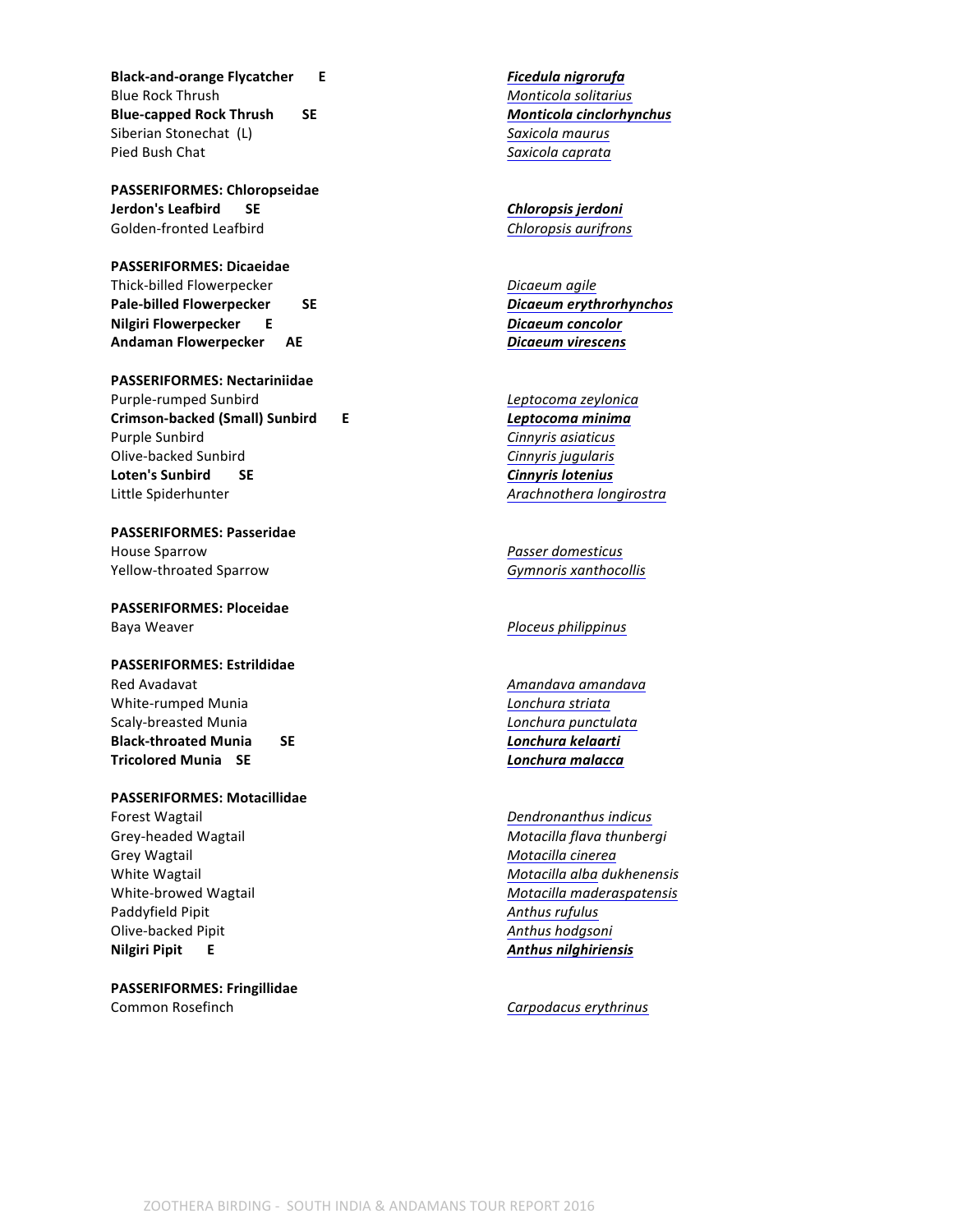## **SYSTEMATIC LIST - OTHER ANIMALS**

Leopard **Panthera** pardus **Panthera** pardus Wild Boar **Sus scofa** Sus scofa Spotted Deer **Axis** axis axis Barking (Indian Muntjac) Deer **Muntiacus** muntjak Mouse Deer *Moschiola indica* Sambar *Rusa unicolor* Smooth-coated Otter *Lutrogale perspicillata* Gaur **Bosgaurus Bosgaurus** Nilgiri Tahr **Nilgiritragus** hylocrius **Nilgiritragus** hylocrius **Indian Elephant Indian Elephant Elephant Elephas maximus indicus** Grey Mongoose *Herpestes edwardsii* Stripe-necked Mongoose *Herpestes vitticollis* Indian Flying Fox *Pterops giganteus* Three-striped (Indian) Palm Squirrel *Funambulus palmarum* Dusky-striped Squirrel *Funambulus obscurus* Layard's Striped Squirrel **Funding Striped** Squirrel **Funding Striped** Squirrel **Funding Striped** Squirrel **Malabar Giant Squirrel** *Ratufa indica Ratufa indica* Grizzled Giant Squirrel *Ratufa macroura Ratufa macroura* Nilgiri (Black-naped) Hare *Lepus nigricollis* Hanuman Langur **Manuman Langur Semnopithecus** entellus Bonnet Macaque **Macaca** radiate **Macaca** radiate Nilgiri Langur *Trachypithecus johnii* Marsh Mugger **Marsh Mugger Crocodylus** palostris Rat Snake *Pantherophis* obsoletus Bronzeback Snake *Dendrelaphus tristis* House Gecko *Hemidactylus frenatus Hemidactylus frenatus*